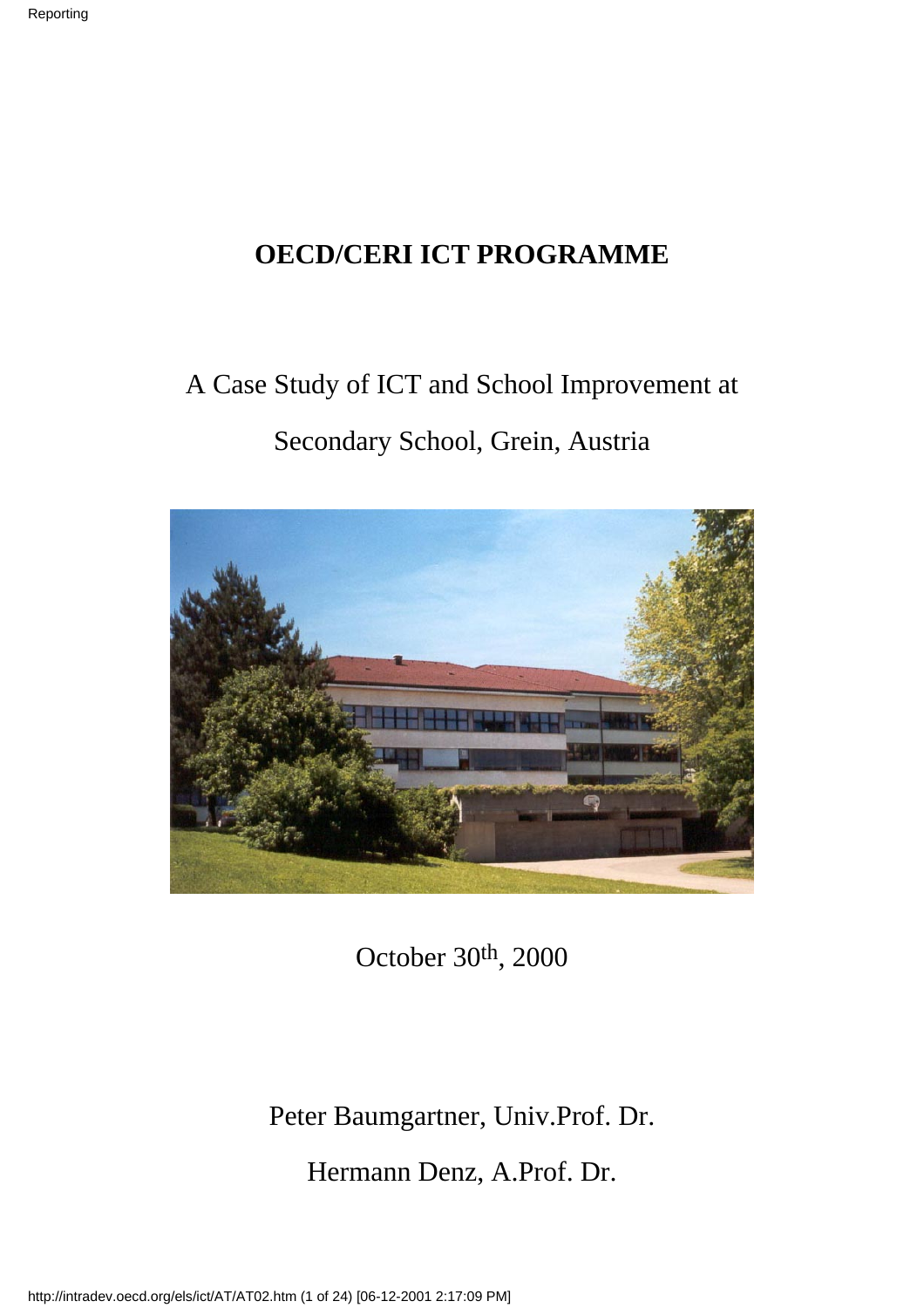Irmgard Oberhauser, Mag.

Kurt Hoffmann, Mag. Ing.

University of Innsbuck Austria

**Table of Contents**

### **Overview of the present**

The pilot study was carried out at the Secondary School of Grein. Grein is a small town in Upper Austria situated on the Danubia River. It has about 3,400 inhabitants, and roughly half of the working population in Grein commute to jobs elsewhere. The secondary school of Grein, called HIT Grein (**H**auptschule für **I**nformations**T**echnologie, e.g. secondary school for information technologies) has approximately 230 students aged 10-14 who are taught by 34 teachers in 10 classes. Secondary schools in Austria have four grades. HIT Grein has a modern sports field for athletics and a library with one desktop computer with internet access. In addition, there are two computer labs with 16 desktop computers per lab. The PC s are connected to the Web by modems, and all PC s are integrated into a LAN-network. At the moment there is only one ICT-class, so two labs are sufficient. However, the labs will be bursting at the seams with the beginning of the next school year, when the second ICT-class will start.

One year ago, the staff of this secondary school set up a special class for children who want to gain knowledge about ICT (e.g. hardware, software and programming). A further goal is to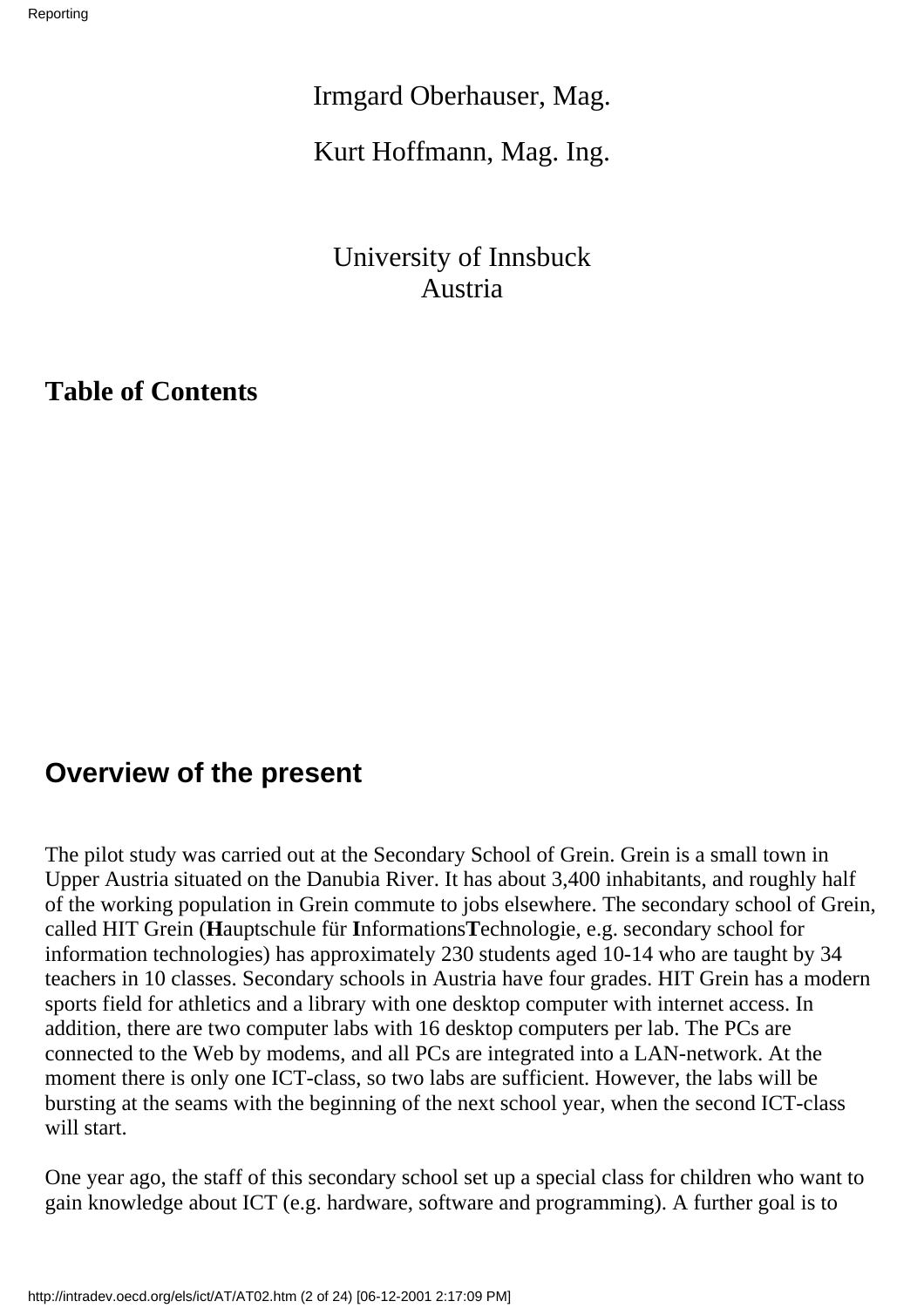transmit abilities and skills for using ICT effectively. A small teacher team has created an extraordinary curriculum with a special schedule for each of the four years. The local school board approved this self-initiated school program and provided the additional funding needed for the staff.

There are several reasons for this school approach. On the one hand it should produce higher academic results, and on the other hand the school should establish a new academic profile which should help to save this location. Due to this specialization, student enrollment is expected to increase in the future. Creating a new academic profile is a noticeable trend in Austria in several types of schools. Students benefits from this school approach in different ways.

### **Overview of the past**

The main problems of this site were the decreasing number of students and the decreasing level of student performance. It is alarming that many pupils are not able to write one sentence correctly by the end of the school (statement of a teacher). The teachers at this school share a common approach to solving these problems. ICT is the magic word. The use of ICT was introduced step by step.

First, a small group of teachers used the ICT for their teaching preparation, thereby gaining special knowledge about ICT. But the knowledge gained was not sufficient for teaching students in class, so an extensive program for staff development was created and implemented. Every teacher was required to attend either in-house or outside courses in ICT to gain the knowledge necessary to use and teach ICT. Half of the teaching staff resisted this policy until a team of teachers informed their colleagues about the advantages and the necessity of these changes. Today the majority of teachers accept this school approach.

Secondly the whole range of ICT (technical equipment) had to be financed and installed. Funds for hardware and software from several companies and the municipality allowed the school to set up two computer labs with modern equipment. Two teachers and an external IT-company implemented the entire ICT. They also administer and support the network.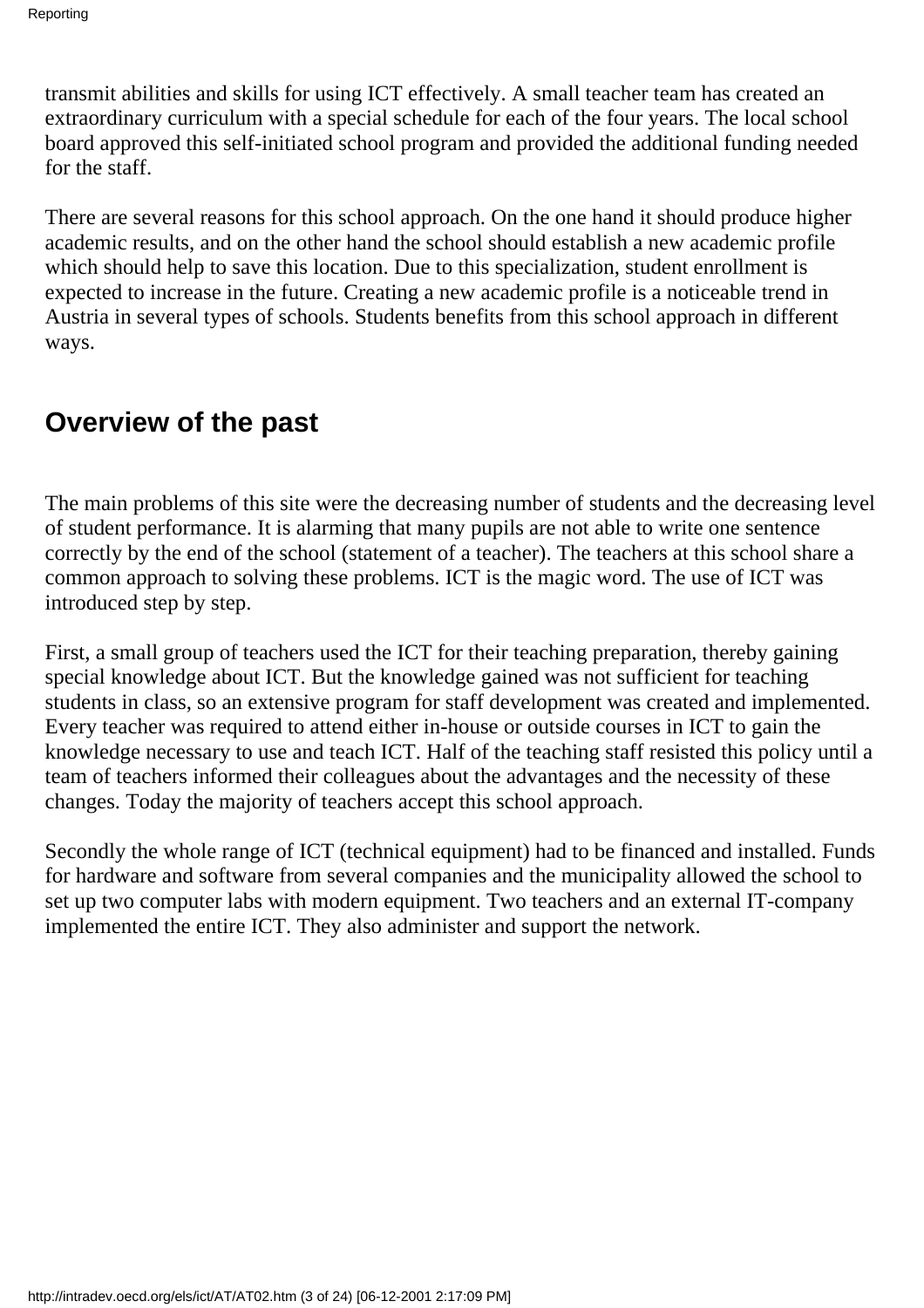## **Projections for the future**

What would happen if all ICT were removed for the next school year? This question was answered by the majority of the teachers with one word: inconceivable.

The school administration defined two goals for the near future. One goal is to establish an information tower containing three or four PC s with free internet access for the pupils in the school entrance, so the students can check their e-mails and use the Internet without being monitored. The second goal is defined: One PC with Internet access in every class to avoid capacity problems in the labs. Every teacher should have the possibility to use the PC and the Internet directly in the classroom. Last but not least, it is very important to attract and to keep IT-specialists and ICT-trained teachers in order to maintain and improve the present situation. All these investments are dependent on the financial situation and the engagement of the school administration.

The expected increase in the number of students will force the staff to establish an entrance examination. This procedure will make it possible to select those students who have the best abilities and knowledge. A team which consisting of some staff members and a psychologist will develop this entrance examination.

What are the main indicators of success in such an ICT school approach?

- Readiness of the proper authorities to change legal conditions to allow the implementation of a self-initiated academic program with an intensive focus on ICT
- Provision of financial and human resources for the whole process
- Self-initiative and engagement of a competent teacher team
- A school program containing goals, instructions, extraordinary curriculum and schedules
- Provision of space for special educational needs
- Openness to change among the whole staff

### **Conclusion about key hypotheses**

# **Hypothesis 1**

*Technology is a strong catalyst for educational reform, especially when the World Wide Web is involved. The rival hypothesis is that where true reform is found, technology serves only as an additional resource and not as a catalyst, and that the forces that drove the reform also drove the application of technology to specific educational problems.*

The analysis of the data collected indicates that hypothesis 1 can be verified with some restrictions. That means in the case of Grein, the implementation of ICT was not a planned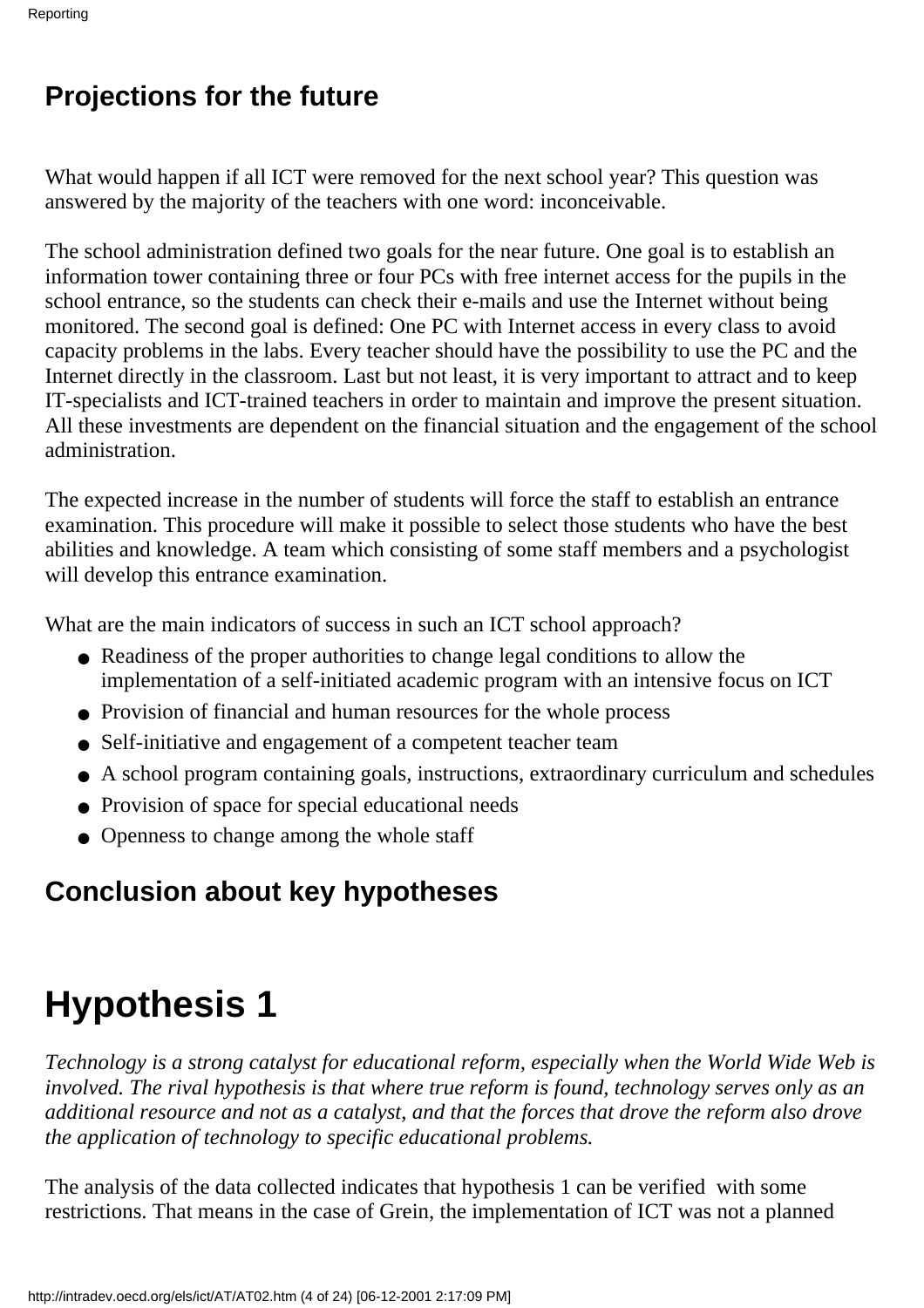social change but the start of a social change. If the teachers decided to create another main emphasis like sports or music, this would probably be the catalyst for the reform. Therefore in our case ICT is the magic word and a strong catalyst for school reform in the secondary school of Grein. There were of course additional resources besides the ICT which served the innovation, but the whole infrastructure of ICT is and will be the main indicator of this school approach. The teachers already know that one problem will occur at the beginning of the next school year: the capacity problems in the labs. Without sufficient and modern ICT-resources, the curriculum developed will not be transformed and the education goals for ICT will not be reached. A further factor which has forced the staff to react is the decreasing number of students. In order to attract more students, the staff decided to put the main emphasis on ICT. The last and very important factor is a competent and engaged teaching team. The majority of the teachers indicated that a team of four or five led and organized the whole innovation, provided and continues to provide support, and will develop further improvements. Without their engagement, an organizational change would not have been possible.

The use of ICT was identified as one solution for the specific need for change in Grein. As the solution for educational reform, ICT was the catalyst, that allowed the plan to be put into action immediately.

# **Hypothesis 2**

*The diffusion of the reform (and therefore of ICT) followed the traditional diffusion pattern for reforms and innovations as outlined by Rogers (1995). The rival hypothesis is that technology functions differently from traditional innovations and reforms and that different diffusion patterns therefore occur.*

The diffusion of the organizational change followed the traditional diffusion pattern. ICT was the content of the changing process, but at the start it was not the driving force of the change. In the first step, there was a small group of interested people who learned and used several ICT-skills, e.g. word processing, design web page, etc. With the technical expertise they acquired, these teachers were able to teach special ICT-subjects in the school.

The next step was on the one hand to create an extensive concept containing goals, instructions, extraordinary curriculum and timetables and on the other hand to convince the majority of the necessity and advantages of this school approach. Convincing the teaching staff was the most difficult part of the organizational change because in our case the average age of the teaching staff is very high. Some teachers will retire in the next five years and are therefore not willing to learn more about the new technologies.

A special diffusion pattern could be the so-called education highway in eastern Austria. The education highway is a web-based education network where schools and other educational institutions can post their own web-pages and search for information about schooling and education. In our case, the director and his team searched the education highway for sites about such school approaches done in the past. They found two secondary schools in Vienna and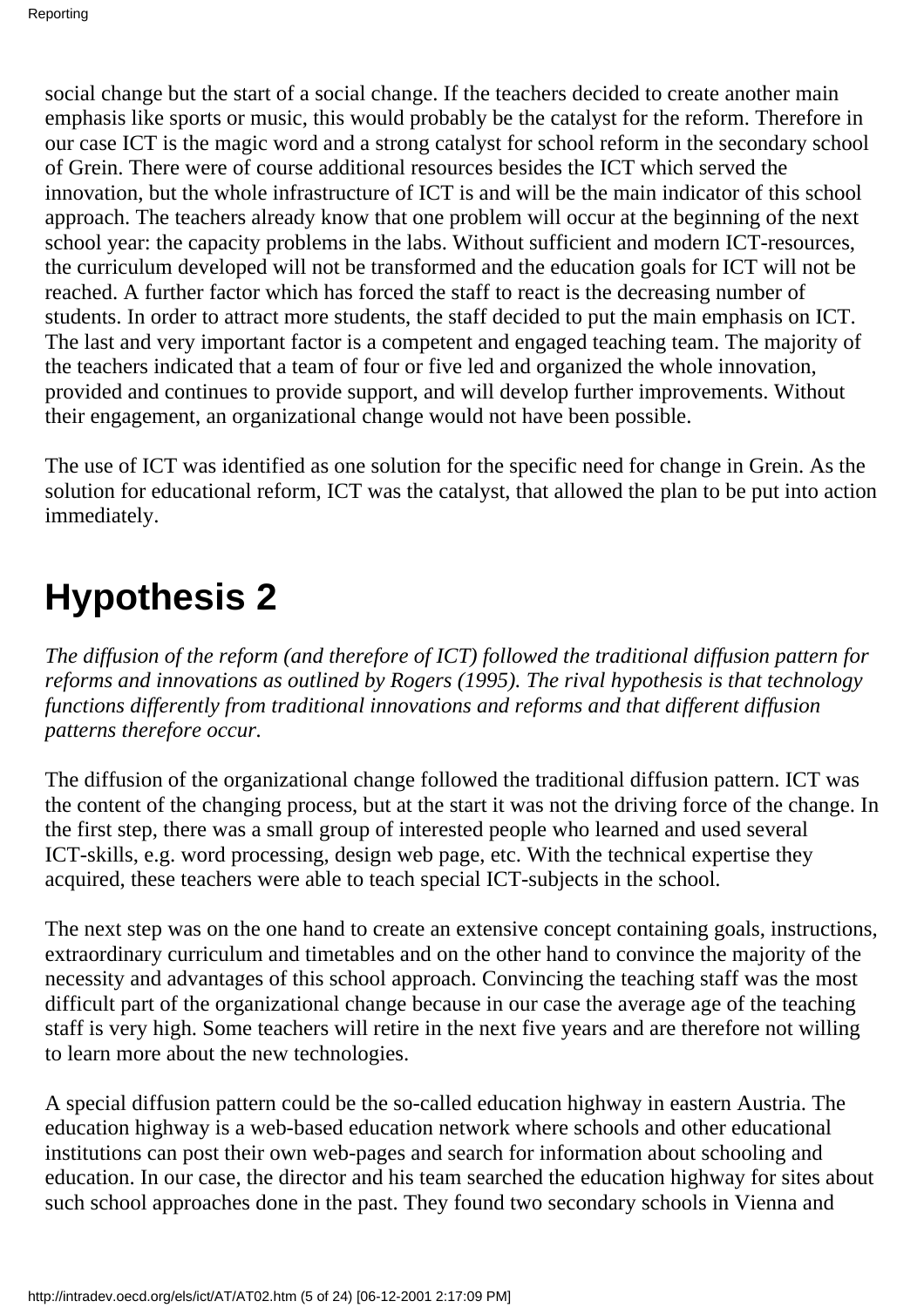contacted them. An exchange of ideas took place between some of the teachers from Grein and Vienna; as a result they got an impression of an functioning ICT-curriculum. The information helped them to develop their own ICT-based curriculum for their specific needs.

## **Hypothesis 3**

*Successful implementation of ICT depends mostly upon the technological infrastructure and student ICT competence rather than upon staff competence in the integration of ICT into instruction. The rival hypothesis is that teachers mediate such applications when they are successful, and that their academic value relates positively to teacher competence.*

In fact the rival hypothesis shows this situation regarding the use of ICT. The more familiar and comfortable teachers are with using ICT, the more they will use it for their teaching preparation and for their actual teaching. Without the necessary technical knowledge of the teaching staff, the mediation of applications can not be successful.

The main fear of many teachers was that the students might have more technical expertise than themselves. A further change must take place a change in their own views. In this case teamwork is the magic word. Students and teachers have to constitute a team, then the process of learning can take place based on partnership.

## **Hypothesis 4**

*Gaps in performance between high and low income students will be enlarged rather than diminished where all students have equal access to ICT. The rival hypothesis is that equal access to ICT will lead to high poverty students closing the gap with low poverty students.*

The principal, teachers and parents all concurred that learning with ICT has benefited all the students who have participated. In the case of equal access to ICT, the performance of the students depends on their personal interest and engagement. The condition of equal access to ICT is satisfied on the one hand during the lessons. But on the other hand, equal access is not guaranteed at home, where homework or several exercises have to be done. Engaged and interested students find ways to use computers outside the school, e.g. meeting classmates who have a computer at home, but the competition conditions are not the same.

In Austria, having a computer at home is not a question of income level; it is more a question of the attitude and the technical expertise of the parents. One statement of a teacher underlines this result: Basically, today changes are taking place throughout the whole population, but the use of computers is different. I believe people are saving money elsewhere. There are computers at every level of society.

That s the view of the teachers in Grein, but other empirical studies in Austria disprove this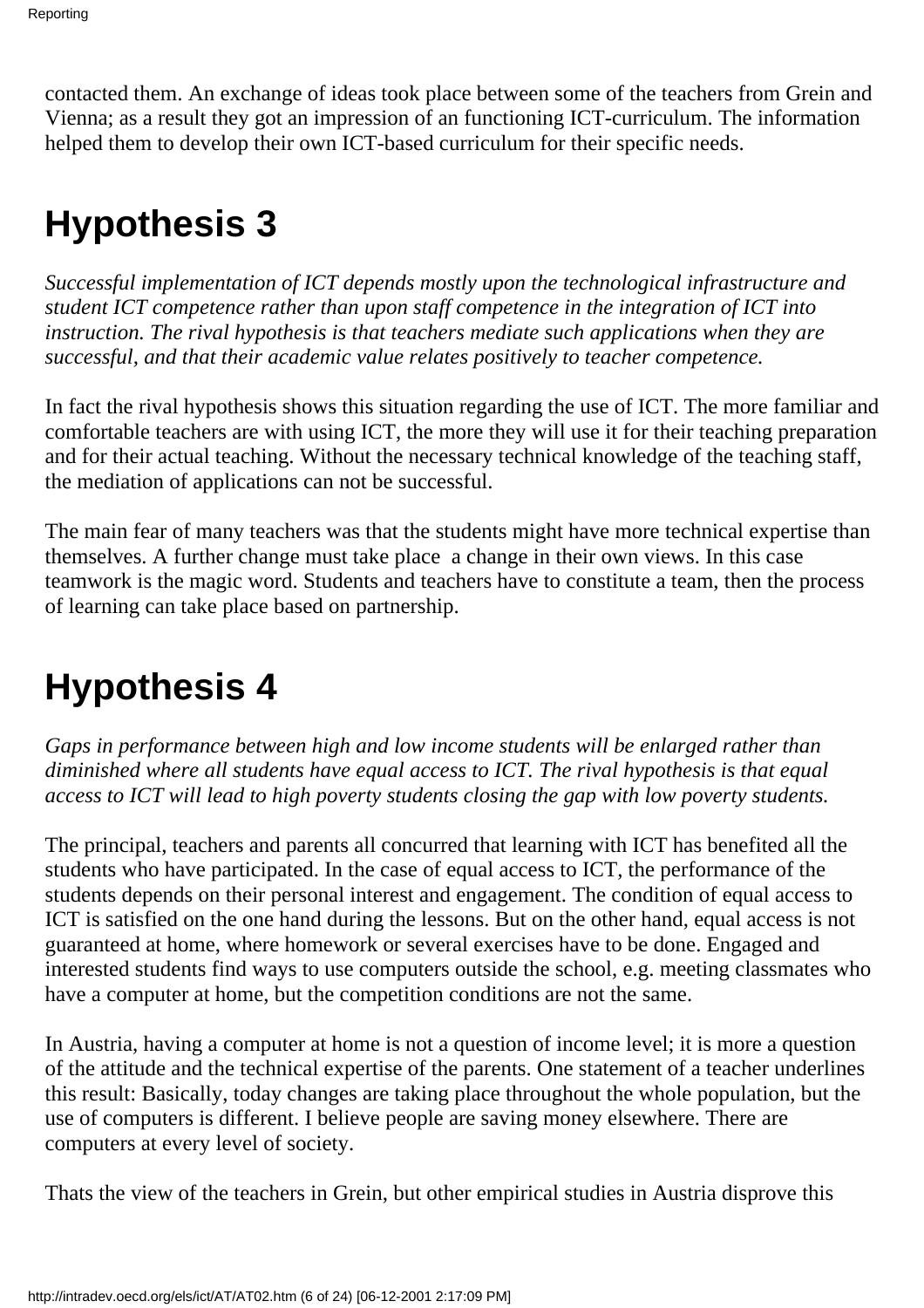statement. Having or not having a PC is a question of social stratification. Several studies in Austria show that low income families have significantly fewer PC s at home than families with higher incomes.

## **Hypothesis 5**

*Successful implementation of ICT will lead to the same or higher academic standards in spite of the low quality of many ICT materials. Academic standards are a function of teacher and school expectations and not of the standards of textbooks, ICT materials, and the like. The alternative hypothesis is that ICT use will lead to a lowering of academic standards as students spend more time on marginally beneficial searches and in browsing poor quality Web and courseware content.*

In fact, academic standards are a function of teacher and school expectations. The teacher decides which teaching material will be used during the lesson. Some teachers said that while much of the teaching material on the web and the software market is good, there is also poor quality material. The task of the teacher is to choose the material that will be beneficial. If the teacher selects good ICT teaching materials, then ICT will not lead to a lowering of academic standards. On the other hand, if he or she does not pre-select special Web sites and allows the students to browse the Web without any restrictions, many students will be overtaxed because they will not be able to understand the information they find.

### **Characteristics of the school**

The following is a detailed description of the school site, beginning with the central idea of the Secondary School in Grein.

| Name of school site                         | HIT Grein                                                                                                                                                                                                                             |
|---------------------------------------------|---------------------------------------------------------------------------------------------------------------------------------------------------------------------------------------------------------------------------------------|
| <b>Address</b>                              | A-4360 Grein, Groißgraben 2                                                                                                                                                                                                           |
| Phone / Fax                                 | $+43-7268/704614, +43-7268704615$                                                                                                                                                                                                     |
| Founded                                     | 1920                                                                                                                                                                                                                                  |
| Administration                              | Principal: Mr. Dittmar Handel                                                                                                                                                                                                         |
| Number of classes                           | $10 (8 HS + 2 PTS)$                                                                                                                                                                                                                   |
| Number of students                          | 241                                                                                                                                                                                                                                   |
| Number of teachers                          | 30                                                                                                                                                                                                                                    |
| Kind of school                              | $\textbf{H}\textbf{S}$ = Hauptschule (secondary school for students between<br>the ages of 10 and 14) and $PTS$ = polytechnical school (final<br>compulsory 9 <sup>th</sup> year for students who will go on to an<br>apprenticeship) |
| <b>Peculiarities of school</b><br>autonomy: |                                                                                                                                                                                                                                       |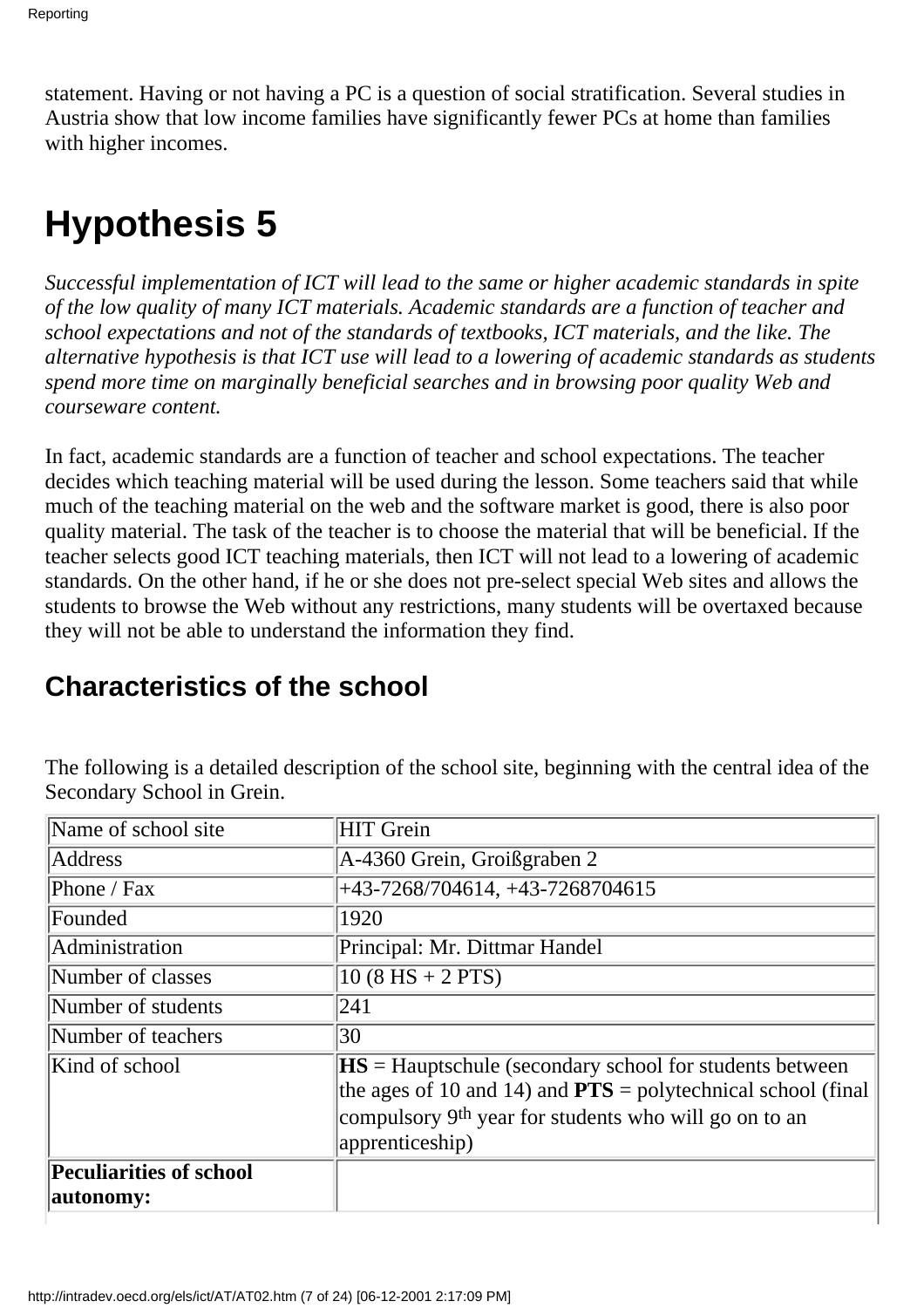| School experiment                                                                 | $HIT =$ secondary school for information technology (offers<br>an examination in $ECDL = European Computer Driving$<br>Licence during 4 years of school time) |
|-----------------------------------------------------------------------------------|---------------------------------------------------------------------------------------------------------------------------------------------------------------|
| <b>Unusual features</b>                                                           | Applied word processing in the 8 <sup>th</sup> year (1 lesson a week)                                                                                         |
|                                                                                   | Applied spread sheet in the $8th$ year (1 lesson a week)                                                                                                      |
|                                                                                   | Typing in the $6th$ year (1 lesson a week)                                                                                                                    |
| Social-integrative classes<br>(co-teaching of normal and<br>handicapped students) | In the 5 <sup>th</sup> , $6th$ , 7 <sup>th</sup> years                                                                                                        |
| Expert divisions of                                                               | 1. Technical fields (woodwork, construction, metal)                                                                                                           |
| Polytechnical school                                                              | 2. Commercial field                                                                                                                                           |
|                                                                                   | 3. Human-creative field                                                                                                                                       |
| <b>Peculiarities of the school site:</b>                                          |                                                                                                                                                               |
| Library                                                                           | PC with internet-connection                                                                                                                                   |
| 2 computer labs, $16$ PC s per                                                    | WINNT-network $+16$ WIN98 workstation;                                                                                                                        |
| lab;                                                                              | $WIN2000TS$ -network $+16$ WIN95 workstation;                                                                                                                 |
| 4 extra PC s                                                                      | 20 Pentium and 16 486DX, 3 network-printer                                                                                                                    |
|                                                                                   | 1 digital camera, 1 scanner, 1 beamer                                                                                                                         |
| Sport and playing fields                                                          | soccer, beach volleyball, athletics                                                                                                                           |
| Web                                                                               | http://hitgrein.eduhi.at/                                                                                                                                     |

## **Success as a result of good work**

Some of the highlights and awards of the past years clearly show the work of the teachers and students in Grein.

- A qualitative study of the University of Vienna Project work on Austrian and South Tyrolean School Sites identified the secondary school in Grein as one of the ten model schools.
- The internet project GRIPS = Greiner Internet Plattform für Schüler (e.g. Greins internet platform for pupils) won the Cyberschool contest award for the best project carried out by a secondary school in Upper Austria in the school year 1997/98.
- The contribution of the Digital Campfire HOLODECK won first place in Austria and was exhibited at both the Guggenheim Museum in New York and the National Exhibition of Styria.
- Students of the secondary school in Grein developed and programmed a homepage for a local information system about Grein. This project won one of the main prizes in the Cyberschool 1999 contest and went on to compete in the PRIX ARS ELECTRONICA U19.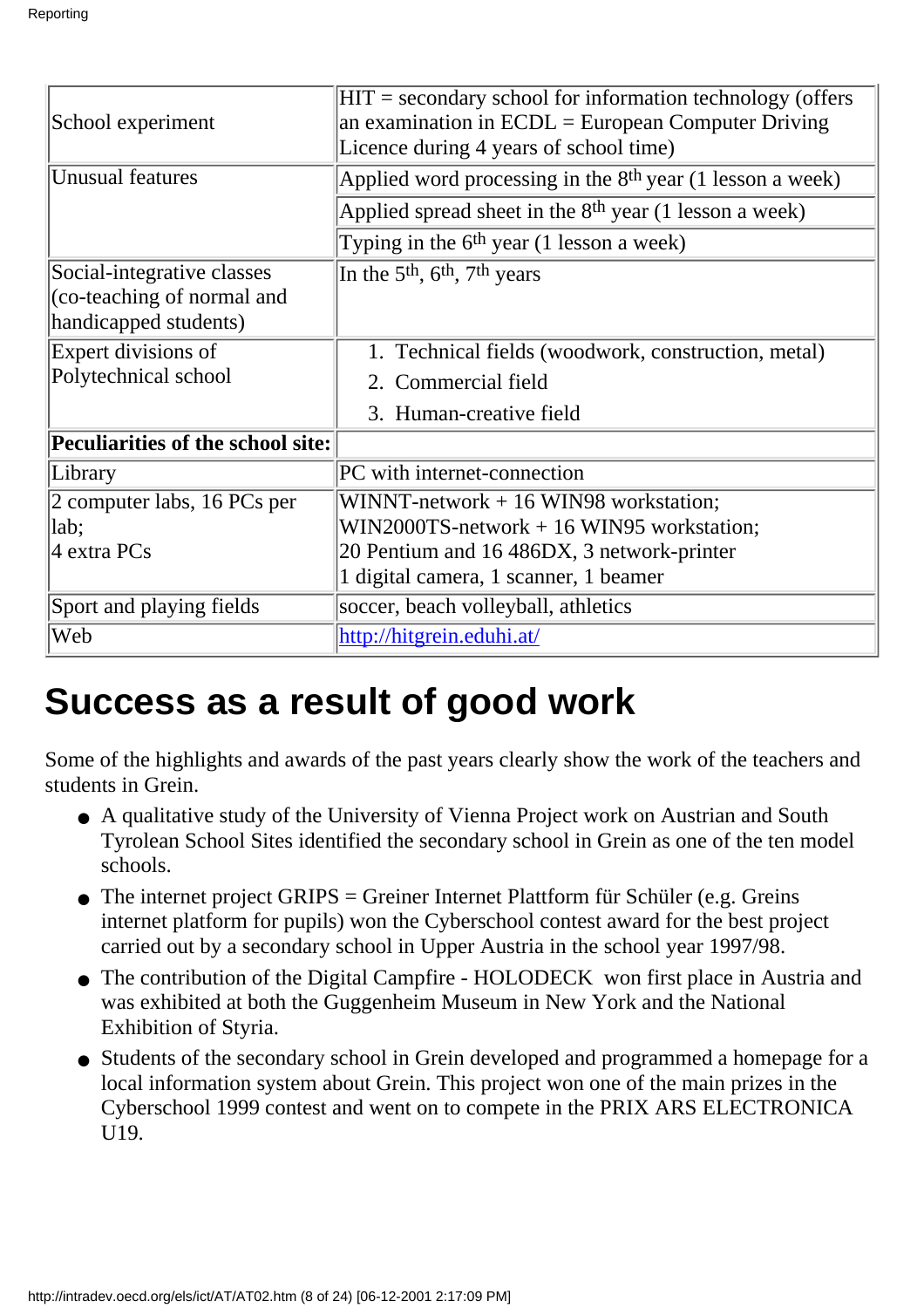## **Evaluation of change**

# **Diffusion patterns**

The principal and a small team of teachers decided to introduce a school experiment. This group of experts defined goals and created an self-initiated academic program with its own curriculum. The school experiment was shown to the proper authorities and their teacher colleagues. The authorities finally gave permission to implement the concept, but only after a great deal of campaigning and discussion. This was one of the most difficult hurdles.

The ICT implementation at this site began with the step-by-step installation of the technical infrastructure. First of all, the IT specialists and an external PC company installed the hardware (lines, network, PC s, printer, scanner,...) and the necessary software (Win 95, Win 98, Win-Nt, Office and several special application programs).

Professional development activities had to be introduced after the installation of the technical infrastructure. ECDL (European Computer Driving License) is the buzzword in professional development in Grein. Every teacher has to participate in ICT trainings to gain the necessary knowledge and abilities to train students in ICT subjects. The training cycles end with an examination. Teachers who pass the exam receive a certification which is recognized in Europe. Many teachers make use of the ECDL.

In the next step, a special curriculum was created and installed. Computers were increasingly integrated into lessons. Students had to learn to type very early because that is the prerequisite for meaningful computer use. The subject Typing was therefore integrated in the 6th grade. Additionally two new subjects were implemented in the 8<sup>th</sup> grade: Applied Word Processing and Applied Spreadsheet Analysis. In Applied Word Processing, teachers and students often use the Internet to search for specific topics. The principal and his team tried to introduce ICT-subjects which the public (e.g. pupils, parents, other schools, businesses, ...) accepted and needed. This was obviously a wise choice: 100 % of the students enrolled in an elective course, e.g. computer science, which shows their great interest and high level of motivation.

Money is always an issue. The technical equipment is expensive, and the life of the hardware is very short. Money is urgently and constantly needed. The principal tries to co-operate with local companies in order to both get additional financial resources and provide students with the opportunity to work on a real project and get to know potential employer. A further source of income is sponsoring: last year, for example, a company provided the funds for a digital camera.

## **Staff development and involvement**

Continuing education and training for teachers in Austria is organized by a special institution called PI = Pädagogisches Institut (i.e. Pedagogical Institute). At present, the problem of the PI is that its training program contains a wide range of subjects, from cooking to ICT. The number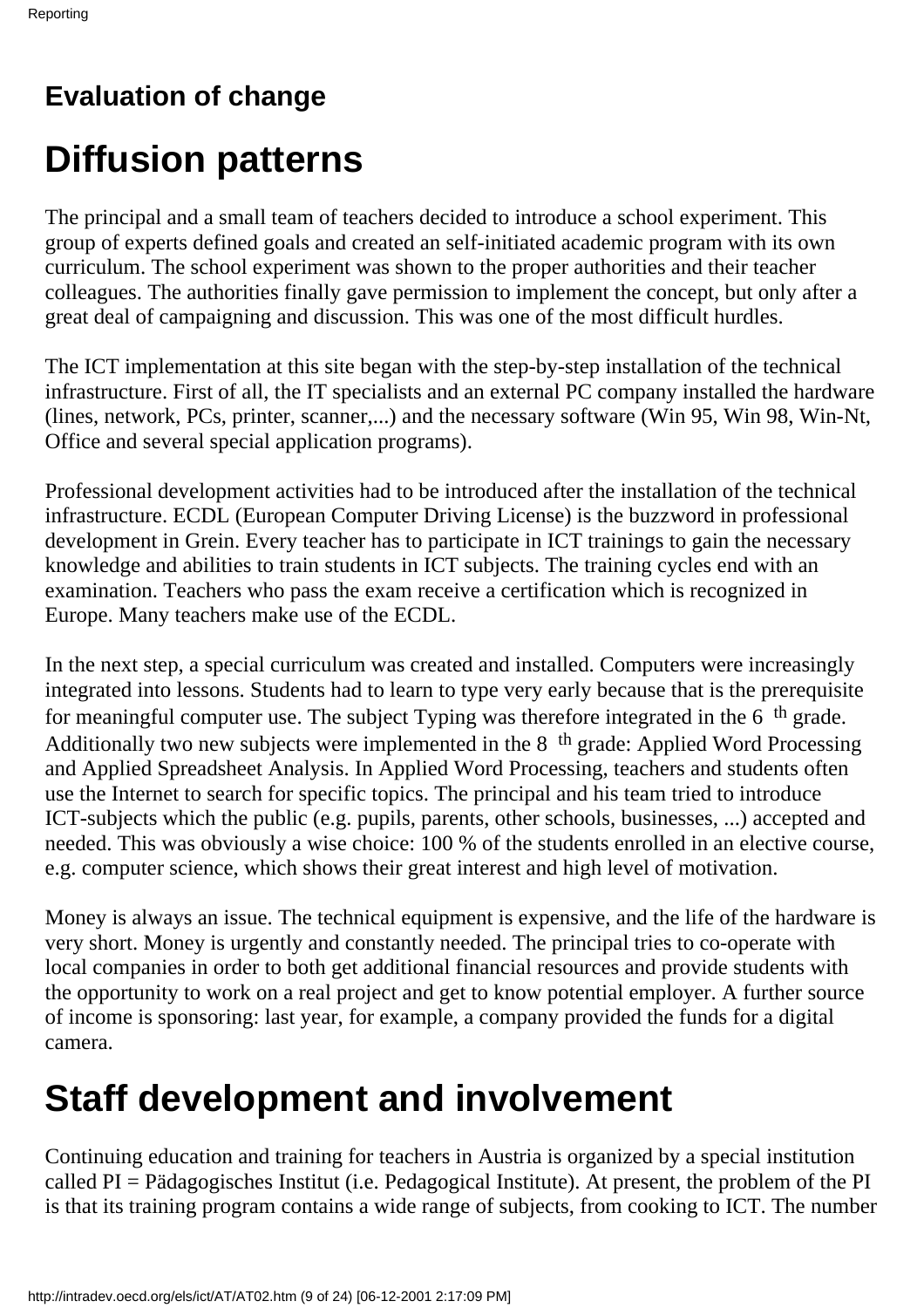of special ICT trainings has increased each year, but it still does not satisfy the demand. As a result, there are long waiting periods for courses - an unsatisfactory situation. The content of these trainings are matched to the needs of teachers for their educational work. The staff development currently taking place is not obligatory, free of charge, and without any recognition.

The IT specialist at Grein is also a member of the PI training staff and has done several PI trainings in the school, which many teachers attended. The great demand for ICT trainings has created an extraordinary situation in Grein: ICT teachers from the school have trained and coached their colleagues voluntarily in their free time without pay. Members of the small work groups meet regularly to learn from one another and exchange experiences. In addition to the knowledge gained in ICT, other results of this self-initiated training program have been very positive: an increased interchange of ideas, teamwork, broadened horizons, and more information. This kind of staff development is a remarkable example of engagement and self-initiative in Austria. Nevertheless, trained IT specialists are urgently needed in this school.

## **Role of leadership**

The principal and his team were responsible for implementing this school experiment and oversaw the entire ICT installation and staff development. These key persons also set the tone and determine the direction for the future.

## **ICT reform connections**

ICT is the wave of the future, answered one teacher during the evaluation. Responsible computing and teamwork is the basis for many of the new jobs in the IT-branch. Students should have the opportunity to get these basic qualifications in the school. ICT also functions as a catalyst for the reform to keep students from the area in Grein who might otherwise leave to attend other schools elsewhere. Lower ability students, who have no chance of being accepted by another school, are forced to stay in Grein, while those with higher abilities can choose the type of school they want to attend.

Their learning would bring about a decrease in performance level. Now, however, the ICT school experiment has changed this situation, and increasing enrollment has made it necessary to introduce an entrance test.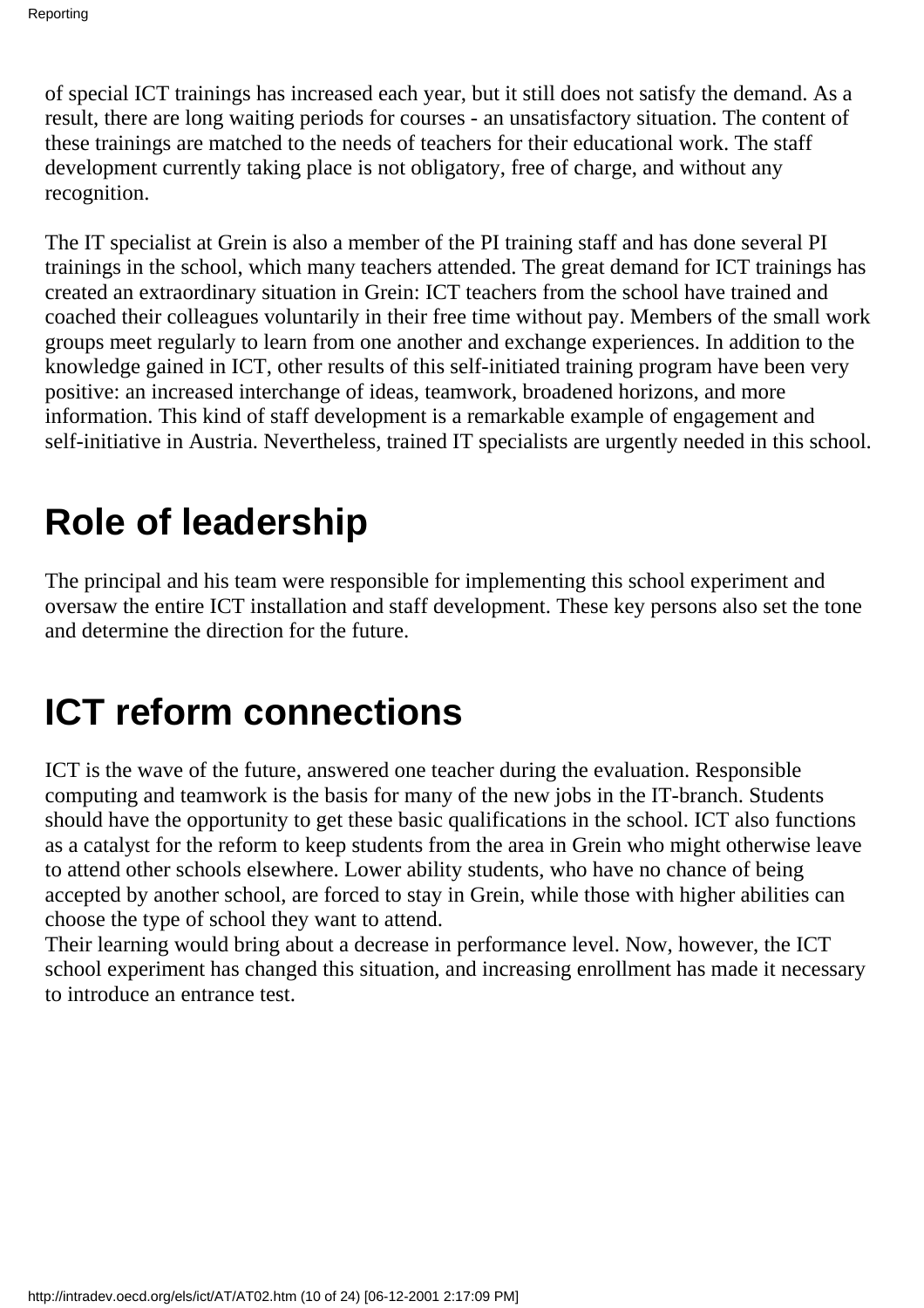### **Outcomes**

# **ICT Infrastructure**

The secondary school of Grein aims to provide an environment where teachers and students use ICT in their teaching and learning processes. The following ICT infrastructure is situated in the school:

### 1. Hardware

2 computer labs with 16 PC s per lab. All PC s are Web integrated and multimedia ready. The library, the conference room, and the main office each have a PC. Additionally a scanner, a beamer and a digital camera are available.

2. Internet

Internet access is managed by an ISDN-modem, and an internet connection via satellite is being tested.

3. Support

Two teachers called Kustoden provide support, but the Grein staff is also helping itself. Information about hardware features and software is provided by the external company which is responsible for the delivery and installation of new ICT equipment. If possible, teachers repair defective hardware themselves. Otherwise, the above-mentioned company arranges for repairs, which will be paid for by the community. Both custodian teachers invest a lot of time to keep the system running. They see an urgent need to enlarge the IT-team by a third qualified person because both of them are completely overtaxed.

4. E-mail

At the moment, students do not have school e-mail accounts. They will get their own accounts when the information tower in the entrance hall is installed some time in the future. One official school e-mail account was set up for the main office, and some teachers have private e-mail accounts.

5. System backup

The backup of the system and the configuration is made by a streamer tape, but this is only done occasionally, but not regularly. Data created by teachers and students is not automatically saved. It is the responsibility of teachers and students to save the data they produce themselves.

6. Use of ICT

ICT is used in projects, spreadsheet analysis, word processing, preparing and carrying out presentations, programming, creating and maintaining Web pages, and drawing pictures or diagrams. Teachers sometimes integrate CD-ROM s which contain special learning software in their teaching.

7. Computer magazines

The school does not subscribe to any dedicated computer magazines. Some teachers donate old issues of their private magazines to the library.

8. Multimedia library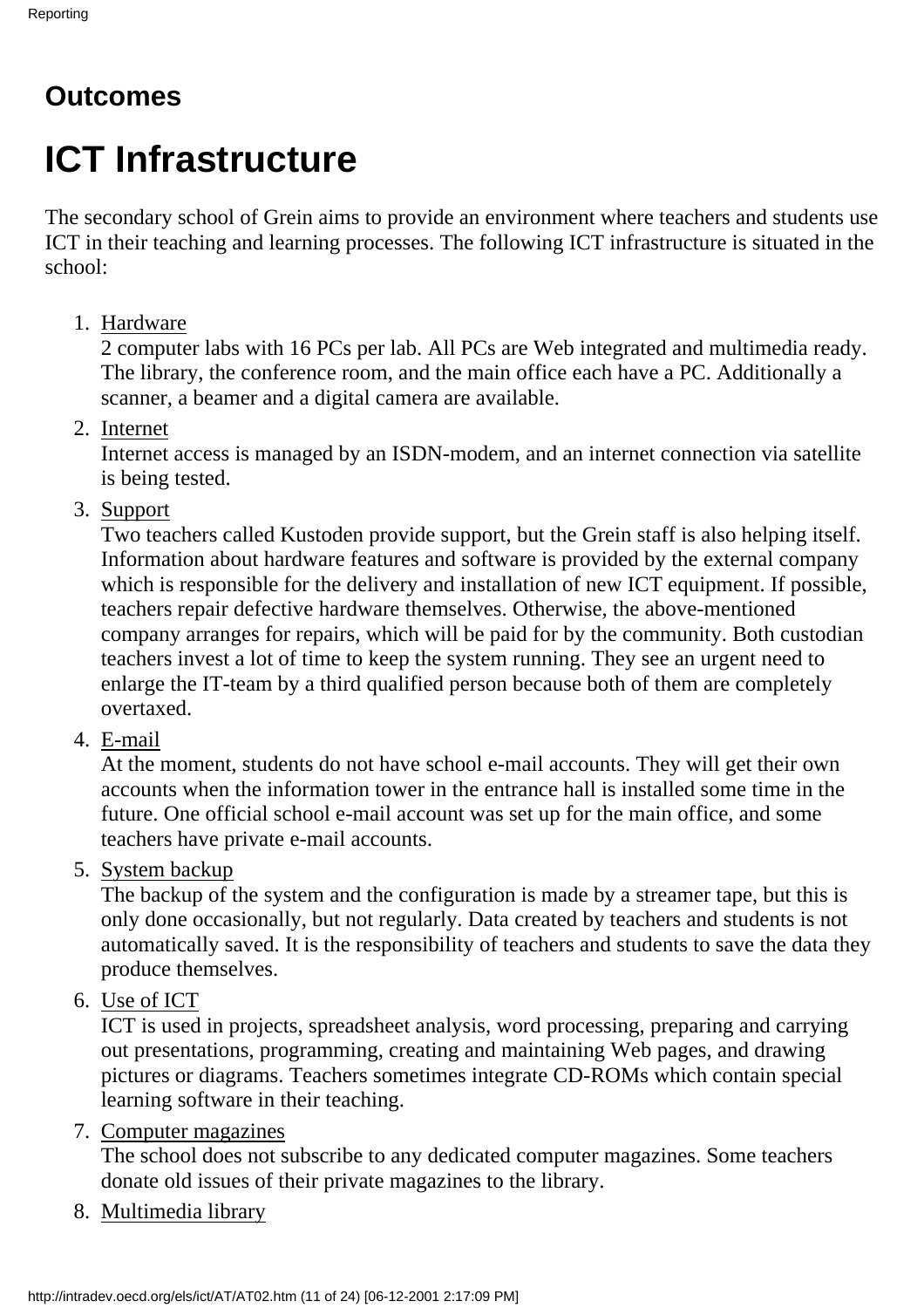The multimedia library is equipped with a PC which has internet access and can use special software e.g. encyclopedia, Physics, Geography, The Human Body, English, Mathematics, German.

9. Unusual feature

Slow PC s are connected to a powerful server, so together they function like a client-server system. The slow PC s only task is to function as an external monitor. All application programs are installed on the server.

10. Provider

The education highway powered by the authorities is the main provider for schools in Upper Austria. Laws prohibit the use of private providers by schools.

## **Effectiveness**

On the one hand, the decreasing numbers of students has led to a new positioning of the school philosophy; on the other hand, the economys increasing demand for ICT skills has led to a change in the subjects taught.

The following points highlight some indicators of the success of ICT school innovation.

- Well-educated, engaged and interested staff members are absolutely necessary to integrate ICT successfully in the school. Without the engagement of ICT experts, the process of change is not possible. Professional development in using ICT has to be organized systematically. Possibilities for further education must be guaranteed.
- Generating interest and motivation: Teachers attitude and their conviction that they are on the right path is essential.
- Setting goals is important. A mechanism for checking the attainment of the goals defined has to be implemented.
- Providing the necessary hard- and software for using ICT in school is absolutely necessary. Teachers will not be able to integrate ICT in their teaching if the hard- and software equipment is not available, supported and user-friendly.

What are the barriers to fuller staff involvement?

- negative attitude of some teachers to ICT
- current situation of further education (waiting period of six months to one year). A lack of ICT-knowledge is the negative result.
- $\bullet$  lack of capacity in the labs
- a lack of professional self-assurance

The role of the teacher changes when he or she uses ICT. The teaching style becomes more dynamic. During a traditional lesson, the teacher functions as an instructor. All aspects of the teaching and learning interaction are under the control of the instructor. However, the role of a teacher in ICT assisted lessons changes from that of an instructor to that of a coach. The coach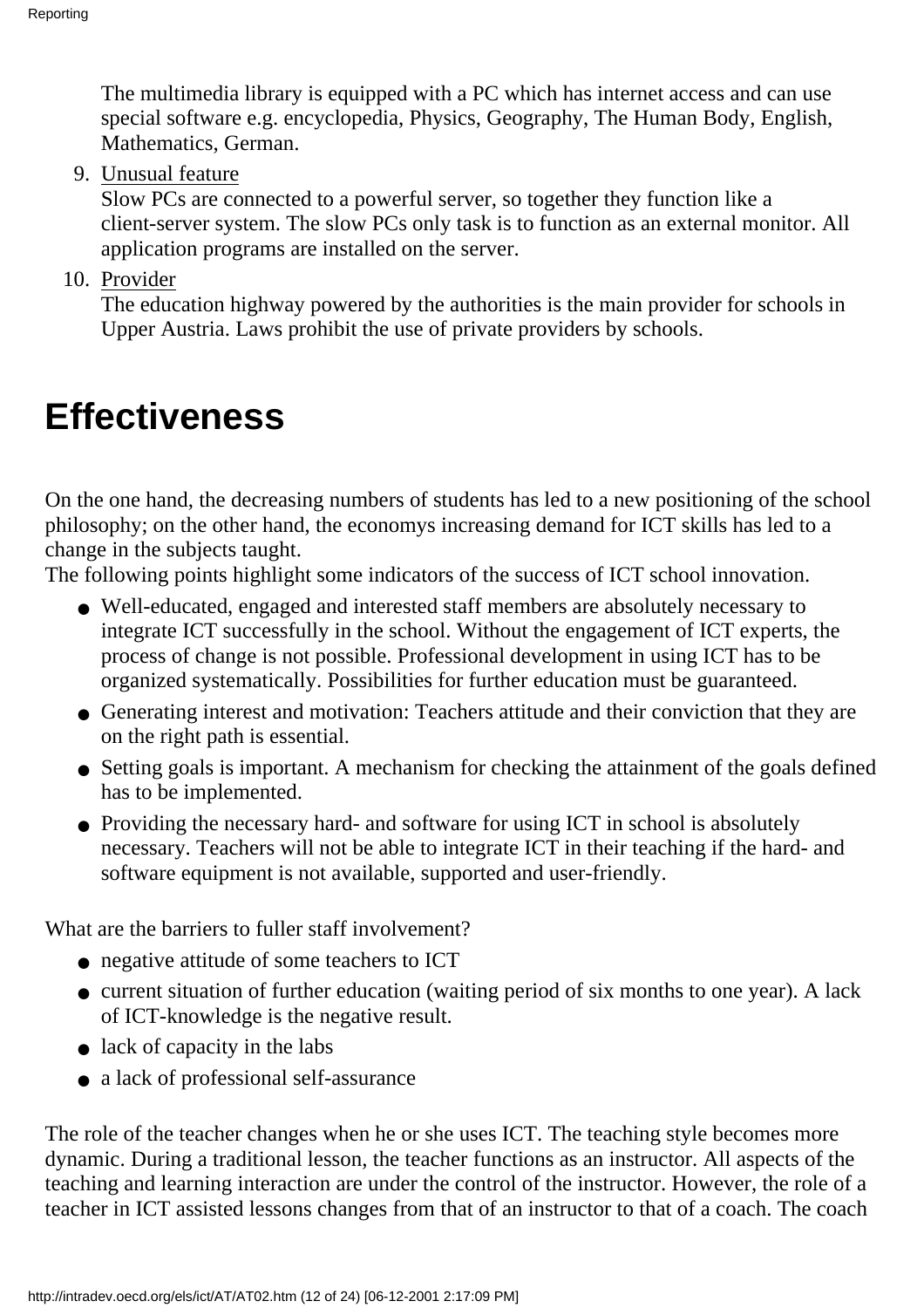transfers some control over the learning process to the learners, thereby increasing the individual autonomy of the students. On the one hand, this teaching style responds to contemporary realities and the changing environment. One the other hand coaching and using ICT during the lessons is very strenuous for teachers because students individual problems require individual attention. An additional result of coaching is a change in the way both students and teachers work with knowledge. The teacher knows everything and the students know nothing is an old adage that loses its validity. Students find a lot of information in the internet and have to select the most important facts, but they are often unable to structure and understand the knowledge gained. The new task and the challenge of teaching is to structure the information and discuss it with the pupils.

What are the most positive and the most negative aspects and impacts of using ICT in Grein?

#### *Positive aspects*

- ICT gives students the opportunity to develop valuable skills (team work, self-organization, being and working independently)
- ICT is a strong motor for the motivation of students. As one English teacher put it: First of all I train new vocabulary verbally in cooperation with the students in the classroom. Afterwards we go to the lab, and the students can use a multimedia CD-ROM to learn and deepen the new vocabulary in written form. When say we are going to the lab, the whole class shrieks with delight.
- Start-up grant for entrance into a high school or a profession
- ICT supports students who are interested in this field. They often have computers at home and are actively involved in ICT. Almost 60 % of all students at Grein use a computer at home.

#### *Negative aspects*

- Students spend a lot of time using ICT. Kids often spend their free time in front of the computer. One critic told us, I find their social development very questionable. Computers are taking over control of our children and our profession. There is no time left to be a child.
- The implementation of ICT in schooling has divided the teaching staff into two groups: to those who are fascinated by and engaged in using ICT, and those who were opposed to the new technology. This split has led to questionable deterioration of the working atmosphere. The digital divide within a profession?
- ICT reduces the whole personality of students to one factor: who is computer literate and who isn t. The personal interests and other abilities of the students are often not taken into account. The digital divide within the pupils?
- Face to face situations during the lessons are becoming increasingly rare. Interpersonal relations and communication are suffering.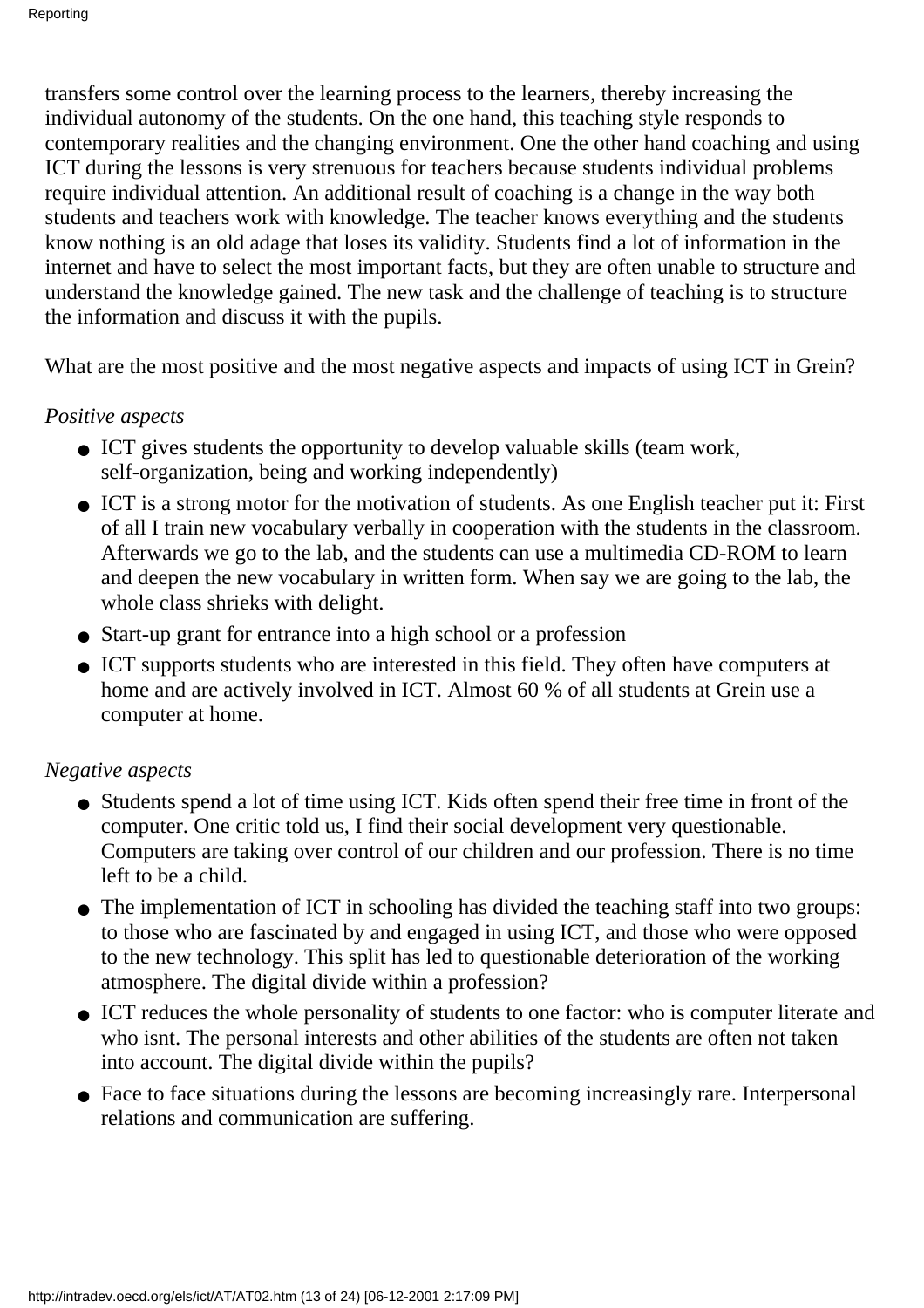## **Academic rigor**

Academic rigor depends on the following items:

- Readiness and time for further education: It s necessary for every teacher to have his own PC at home to work individually. The PC should be used for preparing lessons, administrating, and communicating with several groups of people. The prerequisite for teachers to use ICT in classroom instruction is that they feel very comfortable working with ICT.
- ICT specifics have to be taken into consideration by creating an academic schedule.

How can the situation concerning academic rigor in Grein be characterized? The teachers often prepare tests and teaching materials (e.g. worksheets, presentations) on the PC. Some teachers use special learning software (CD-ROM s) for their teaching. Sometimes teachers and students work together on a project using ICT. The more teachers use ICT during their lessons, the more students profit from it. Sometimes the internet functions as a complement to school books because it offers the latest information. The Internet, however, can not replace a good school book because it s very unstructured, and students often find too much information in the web which they do not understand. ICT access is guaranteed during the lessons or after school hours if a teacher gives the students special tasks. Teamwork only occurs during project work, not during the use of learning software. The students are monitored while searching for information in the web in an effort to curb abuse (chatting, sending SMS s, viewing unsuitable content,...). Paid contracts from local companies are very popular because they give the students practice and greatly increase their motivation.

## **Equity**

Grein had the following experience with equity:

- The Web motivates students to search for new information about several topics, so students ate also more likely to find information about foreign cultures. The Web provides a new form of access for multicultural learning.
- Teamwork occurs among teachers and students who are interested in ICT. Three teachers and three school classes, for example, worked together on the project Riddles for the Web and the local newspaper.
- During school hours, all students have equal access to ICT, so there are no differences between high and low ability students. On the other hand, low-income students have equal access at school but not during their free time.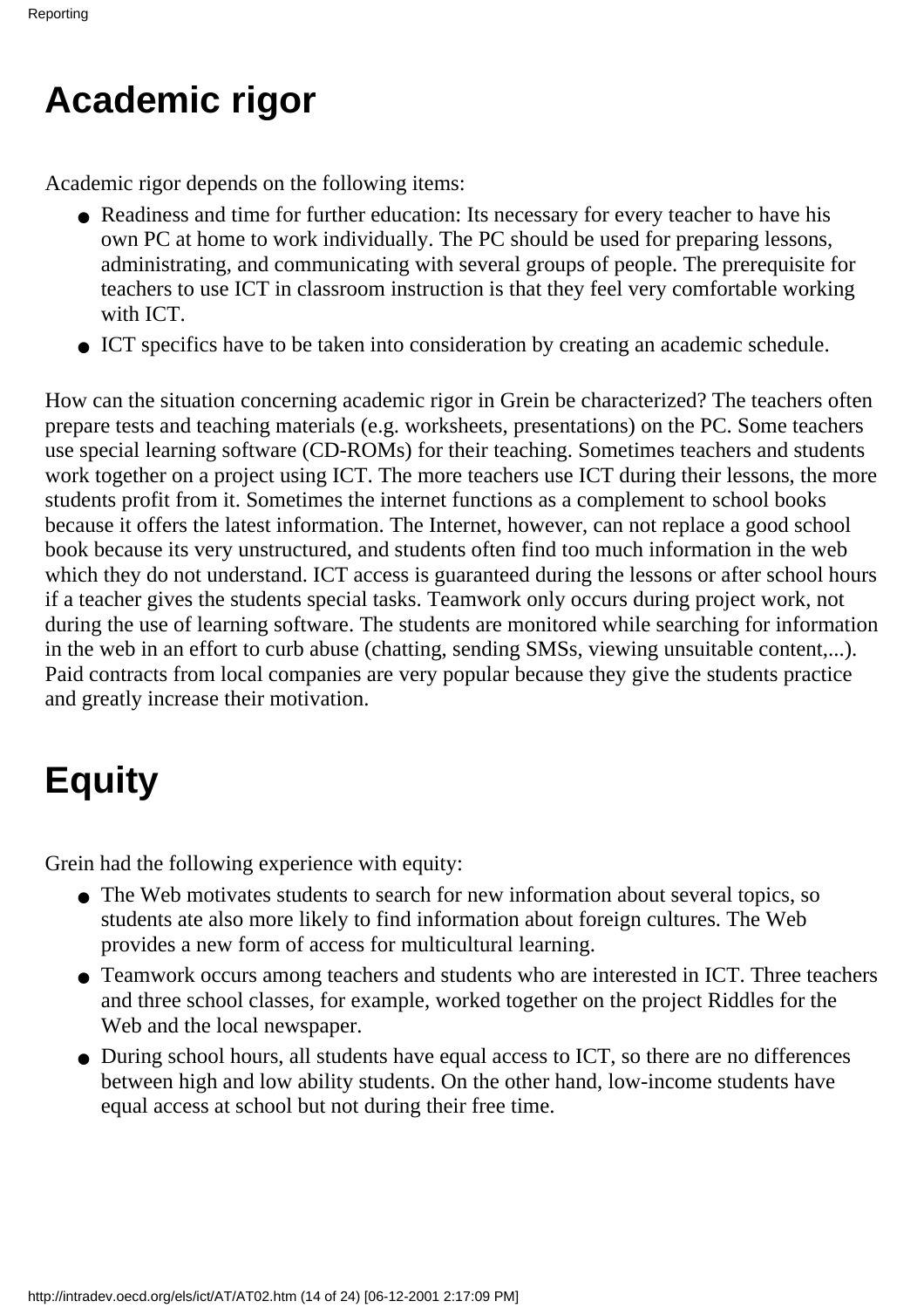## **Projections**

# **Sustainability**

What has to be done in Grein to preserve or improve the results of using ICT? The recommendations can be divided into five categories.

- *1. Technical equipment*
	- Regular replacement of the old technical equipment.
	- Expansion of the existing equipment: one or two computers with internet access in each classroom, multimedia-tower in the entrance hall, installation of a third computer lab.
	- A media center which contains several kinds of CD ROM s for special subjects.
	- Quick and reliable external support for hardware problems.
- *2. Organization*
	- Enlarging the school district to include the area where students live. At the same time, the school should try to avoid losing high ability students to other types of schools.
	- Having one full-time IT specialist who manages the whole ICT system would be very helpful.
	- Organizing access to the computer labs better in order to give every teacher the opportunity to use ICT. Without an expansion of one or two PCs per class, this is not possible.
	- Rethinking the organization of the lessons in the future is vital because of the enormous capacity problems to be solved when there are four HIT classes.

#### *3. Staff*

- Well-educated staff members are essential. Many of Grein s teachers have passed the ECDL. Further education has to be guaranteed for everyone.
- It is absolutely necessary to hire new, well-educated ICT teachers. The integration of the new staff members should be systematic, organized, and geared to establishing a strong teaching team.
- The working atmosphere in Grein should be improved because the motivation of some teachers was destroyed by the introduction of ICT.
- The IT specialists who manage the support for staff and students should be better paid because they invest so much time in keeping the system working.
- The new technologies are one possible way to save teachers jobs.

#### *4. Environment*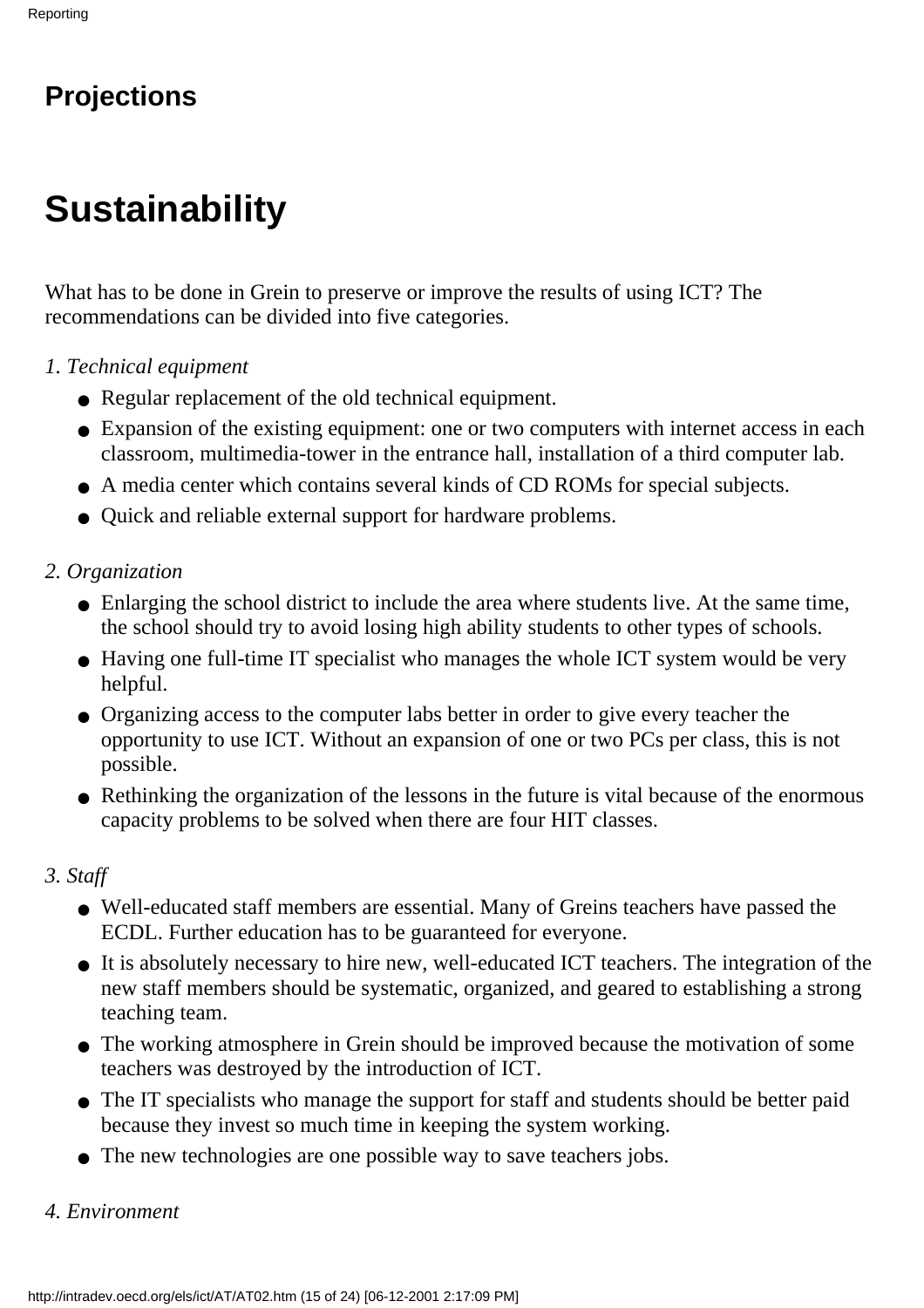- Growing number of homes with computer equipment.
- More parental interest in ICT to support the students at home. Collaborative learning between students and parents can occur.
- If the parents have knowledge about ICT, they should take the necessary precautions against forbidden internet use, e.g. talk about abuses of the Web, encourage students to practice responsible computing,...
- *5. Education*
	- Constant evaluation of the current needs in ICT skills for high schools in order to ensure that graduates of a secondary school have the skills they need.
	- Teachers should encourage their students to practice responsible computing, thus avoiding abuse. One ICT course should be The Social Dimension of the Web.
	- It is vital to teach basic ICT skills in addition to reading, writing and arithmetic. New special ICT subjects were created, e.g. measure, control and regulate.

# **Scalability**

What efforts and resources are required for full implementation and what benefits can result from it? This question must be answered indirectly, because the interviews didnt contain the necessary data. The main points are described below.

- The principal and the staff members must define a common goal which they will directly pursue.
- The authorities and the communities of the schools have to support the efforts of the staff members not only by providing financial resources but also by creating the basic conditions necessary to act.
- Further trainings for staff members must be organized and supported in order to give teachers input on innovations and the opportunity to discuss pedagogical topics.
- All subject teachers should use ICT to the same degree their lessons; otherwise, the students of teachers who dont use ICT in the lessons will be a disadvantage compared to the students of teachers who use ICT. The individual philosophy of a teacher determines whether he/she is suited to implementing ICT into his/her teaching.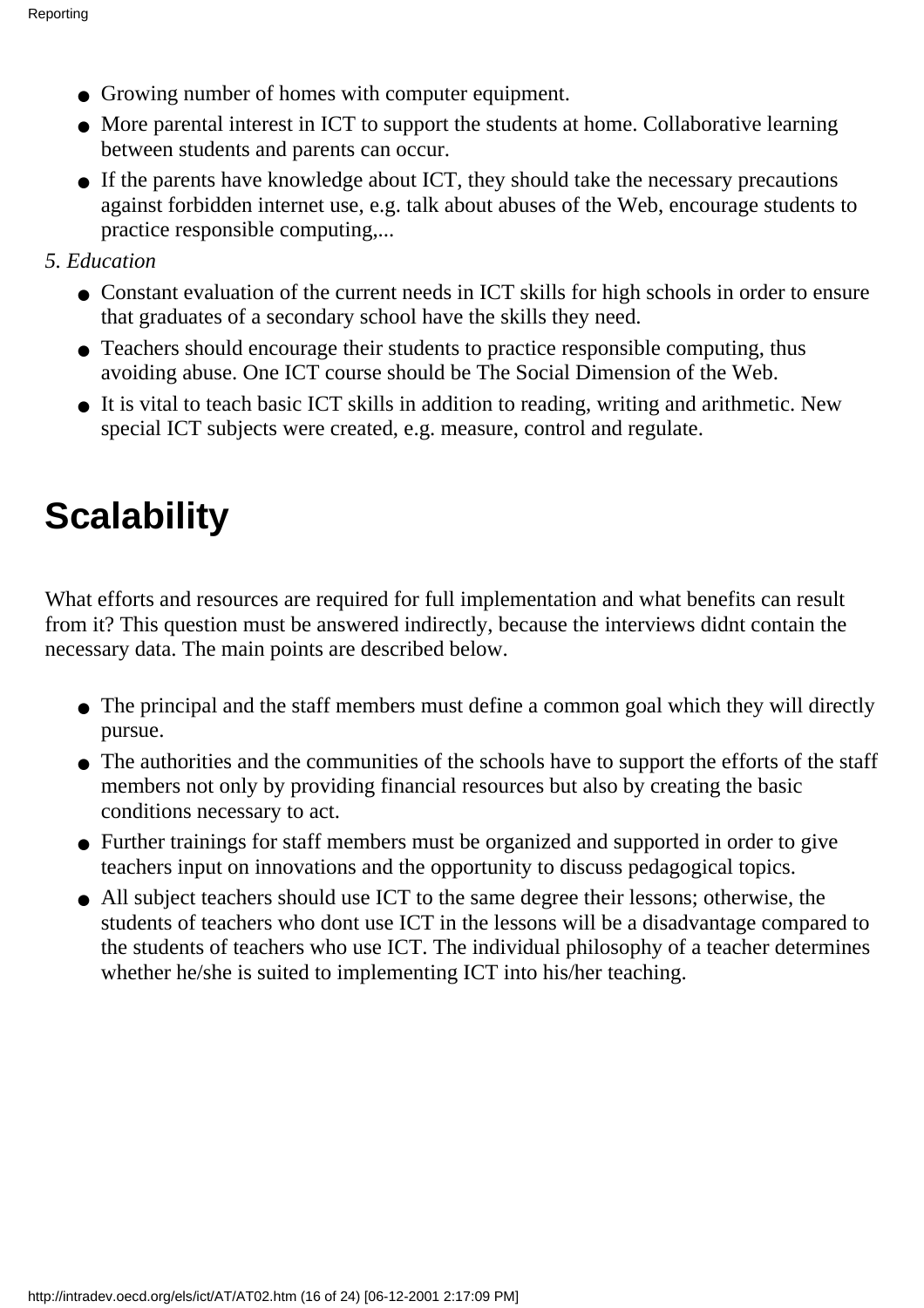### **Methodical reflection**

Based on feedback from our pre-pilot studies, we propose the following changes. The term "reform" was often expressed differently by the interviewees, for example, as the expansion of the curriculum-offer or changes. The term "reform" should be further clarified.

#### **1. Teacher Interview**

Sometimes the teachers were not able to answer any questions because they didn t understand the meaning of the questions or they didn't have the necessary background knowledge. The following questions proved difficult to answer.

- Perspective on reform: Are high and low ability students impacted equally?
- Value: What role does it play in the academic program?
- Value: How does it relate to the reform? (Very abstract we would remove this question.)
- Maintenance: What support is in place to keep it working? (A lot of teachers didn t have the background knowledge to answer this question.)
- History: Who embraced it first/last? (This question should be further clarified for example classification in groups by ages, gender, subjects,...)

### **2. Parent/Guardian Interview**

Parents who also use ICT were better able to answer the questions. The language of the questions was unfamiliar to some parents. Clear differences were recognizable in the level of educational. The parents were to some degree overtaxed by some questions, for example:

- Child s interests: What is the most interesting or exciting thing your child has done at this school?
- Perspectives on ICT: How much use does your child make of ICT at school?
- Perspectives on ICT: Are any students being left out because of ICT use in the school?

#### **3. Administrator Interview**

In the secondary schools in Austria, there is no school administrator. The principal of the secondary school performs the tasks of an administrator. Therefore, we conducted part of the administrator interview with the principal.

#### **Translation**

Sometimes different meanings resulted from the translation of the questions. For this reason, we have changed some pre-determined questions on Austrian realities, e.g.

#### **-> Nomination Form for a School Site**

● Transiency rate of students (the ratio of the number of non-full term students to full term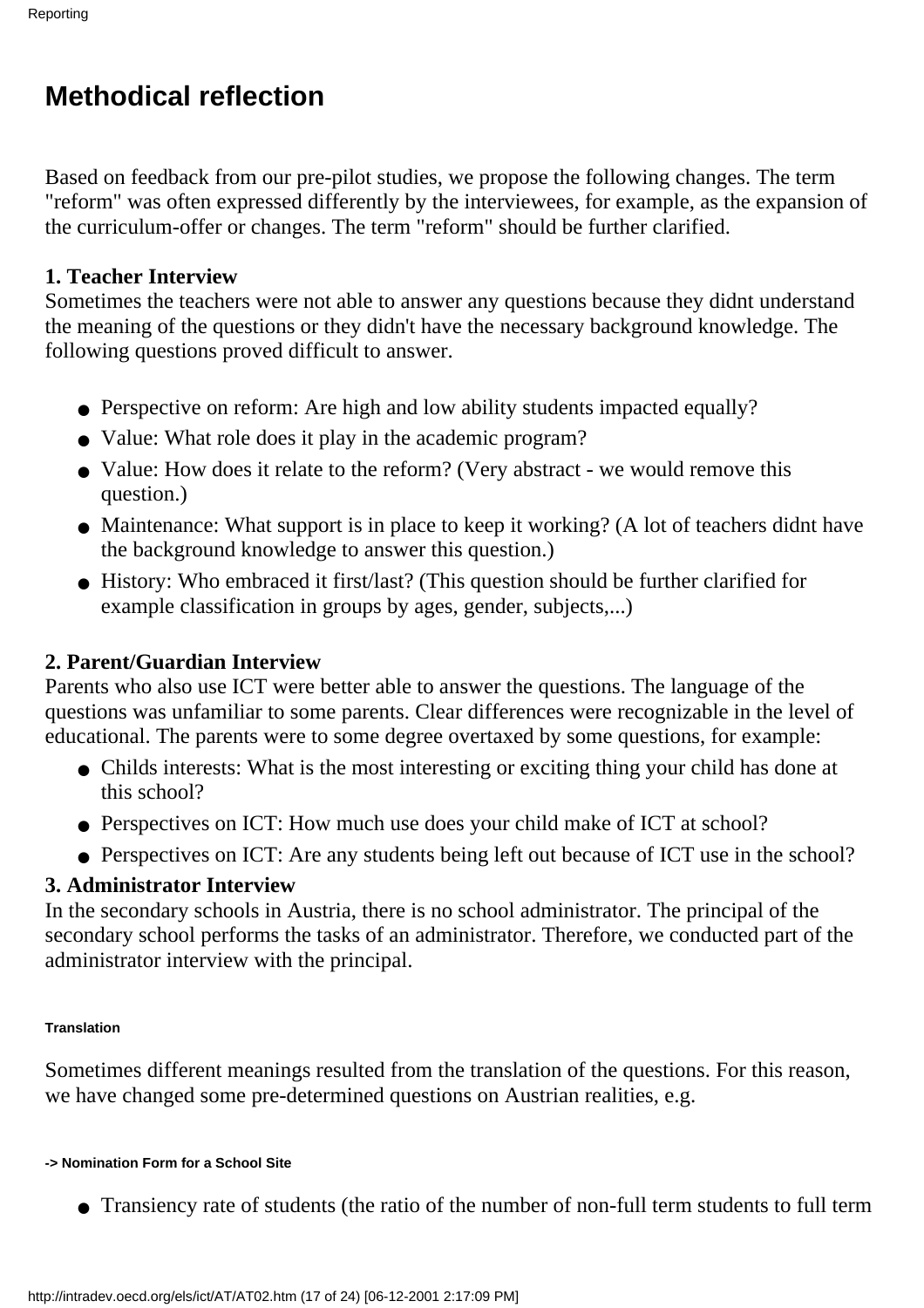```
Reporting
```
students)

**-> Parent/Guardian Interview**

• What are your child s extra curricular interests?

#### **-> Student Interview**

- What extra curricular activities do you do?
- What extra curricular activities do your closest friends do?

## **Experience and support**

### ● *Planning and organizing for a site visit*

After site selection, the research team announced the extent of the research to the principal by e-mail (total number of interviews per category). That was very helpful, because the principal could arrange certain appointments with parents and teachers in advance.

#### ● *Site visit*

At the beginning, the principal introduced the research team to the staff. Afterwards, we took a tour of the school and scheduled interviews and observations. A critical point was the selection of the people to be interviewed. On the one hand, it was easy to find teachers who were closed involved in and strongly identified with the reform. On the other hand it was difficult to identify teachers who were opposed to the reform. The research team was very impressed by a teacher who was opposed to the reform and he volunteered as an interviewee. Quotation: I would like to talk about the other side of the coin, to discuss those points that none of the teachers speaks about openly, such as frustration, overstrain, social isolation, fear, and discrimination,... This interview was conducted as an open conversation, and the content was very exciting.

The support of the teachers, like that of the principal, was fantastic. Everyone was very helpful, co-operative and friendly.

## **Appendix A**

### Methodology

#### Description of the volume and type of data collected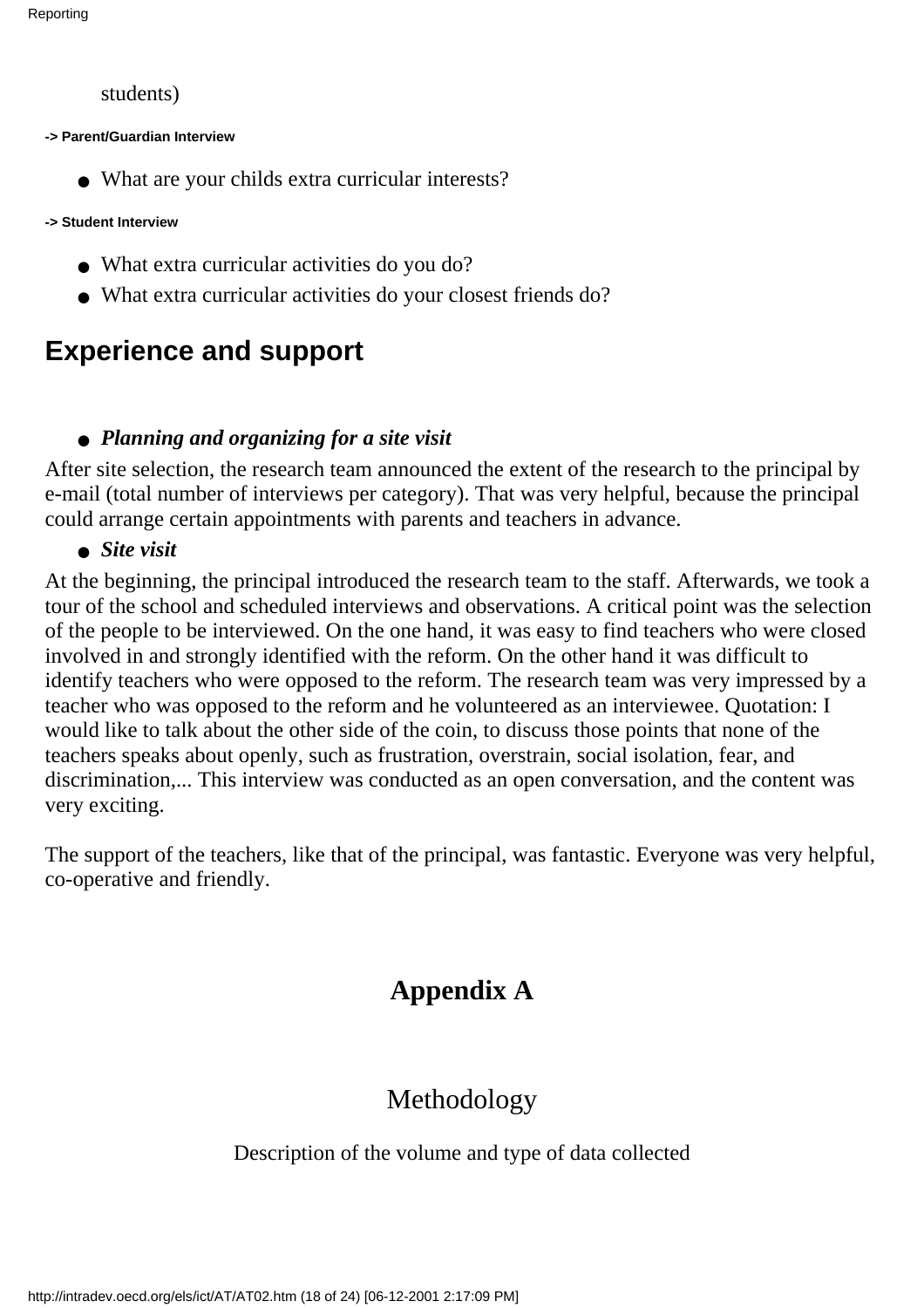| <b>Activity</b>                                                   | <b>Annotation</b>                                                                                                                  | <b>Amount</b>  |
|-------------------------------------------------------------------|------------------------------------------------------------------------------------------------------------------------------------|----------------|
| <b>Verbal Interviews</b><br>(approximately 45-60 minutes<br>each) |                                                                                                                                    |                |
| Nomination Form for a School<br>Site                              | Principal                                                                                                                          |                |
| <b>Administrator Interview</b>                                    | Principal                                                                                                                          | $\mathbf{1}$   |
| Parent/Guardian Interview                                         | 2 mothers, 2 fathers                                                                                                               | $\overline{4}$ |
| <b>Technology Specialist Interview</b>                            |                                                                                                                                    | $\overline{2}$ |
| <b>Student Interview</b>                                          | group of 6 students (first year)<br>1 group of 5 students (fourth year)                                                            | $\overline{2}$ |
| <b>Teacher Interview</b>                                          | 4 teachers who were actively involved in and<br>strongly identified with the reform.<br>4 teachers who were opposed to the reform. | 8              |
| Questionnaire                                                     |                                                                                                                                    |                |
| <b>ICT Use Survey of Teachers</b>                                 | Teacher                                                                                                                            | 23             |
| <b>Observing in Classrooms</b>                                    |                                                                                                                                    |                |
| Computer science                                                  | fourth year                                                                                                                        | 2 hours        |
| English                                                           | second year (use an instructional program)                                                                                         | 1 hour         |
| Gymnastics athletics<br>competition                               | all classes                                                                                                                        | 2 hours        |
| <b>Technical Project</b>                                          | fourth year (Poly)                                                                                                                 | 3 hours        |
| Word processing - Internet                                        | fourth year                                                                                                                        | 1 hour         |
| <b>Collecting additional materials</b>                            |                                                                                                                                    |                |
| Web-site presentation                                             | http://hitgrein.eduhi.at/                                                                                                          |                |
| Web-site presentation of a<br>school project                      | http://www.grein-donau.at/greinol/hauptgr.htm                                                                                      |                |
| Student-generated materials                                       | riddle (die Knofelecke)                                                                                                            |                |
| Lesson plan from the IT class                                     |                                                                                                                                    |                |
| Reports on the experimental<br>school form                        |                                                                                                                                    |                |
| Plans for school improvement                                      |                                                                                                                                    |                |
| School report                                                     | from a fourth year                                                                                                                 |                |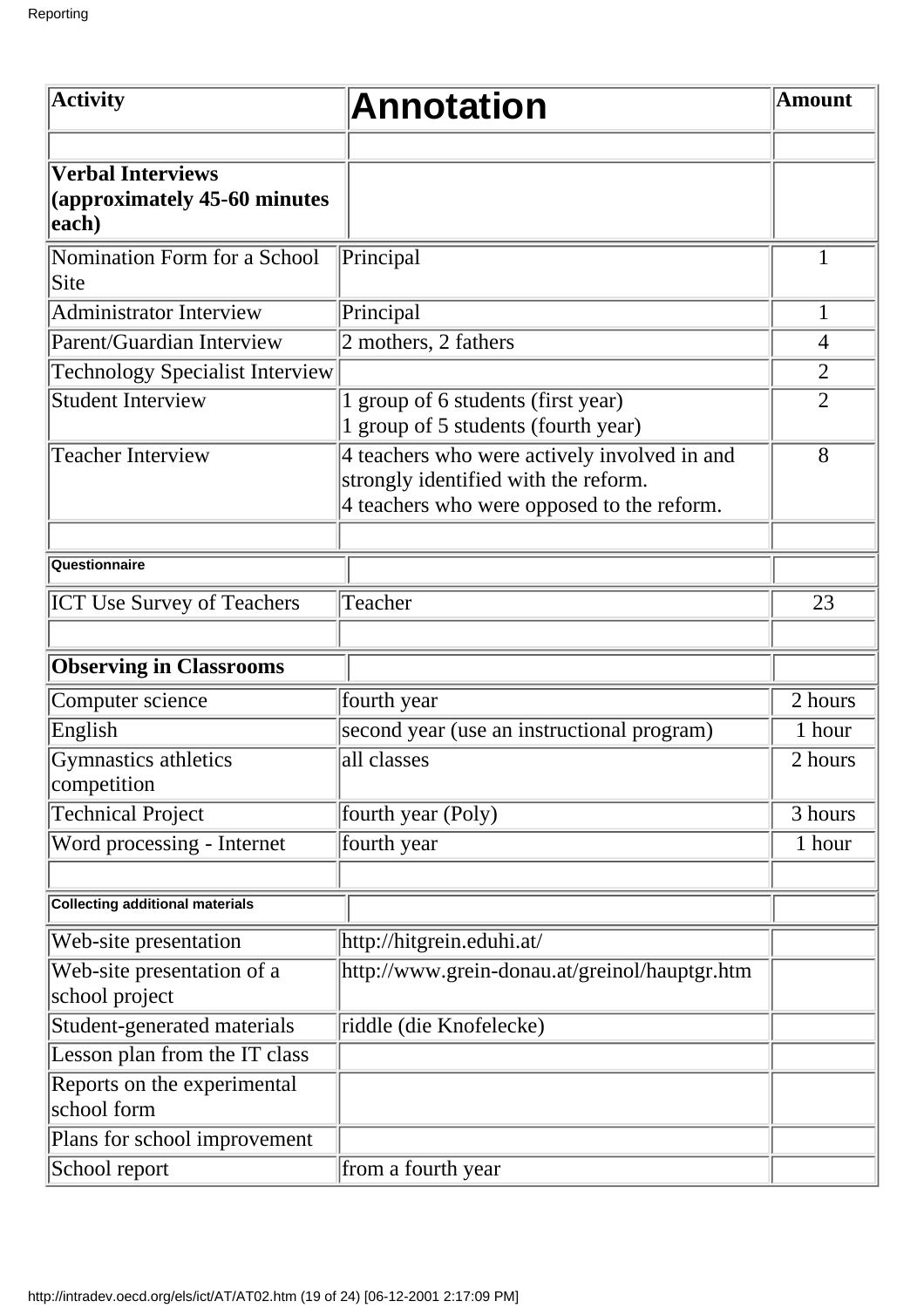### **Appendix B**

### ICT Use Survey for Teachers

15 teachers filled out this questionnaire ( $n = 23$ ). The results are represented in percentage (100 %).

• How comfortable are you with using a computer to do each of the following? (Choices are:, very comfortable, comfortable, somewhat comfortable, not at all comfortable)

|    |                                  | very         | com-     | somewhat     | not at all        |
|----|----------------------------------|--------------|----------|--------------|-------------------|
|    |                                  | com-fortable | fortable | com-fortable | com-              |
|    |                                  |              |          |              | fortable          |
|    | write a paper                    | 78.3         | 21.7     |              |                   |
| 2. | search for information on the    | 27.3         | 31.8     | 27.3         | 13.6              |
|    | World Wide Web                   |              |          |              |                   |
|    | 3. create and maintain web pages | 4.4          | 4.4      | 17.4         | 73.9              |
| 4. | develop and use a data base      | 17.4         | 8.7      | 30.4         | $\overline{43.5}$ |
| 5. | send or receive e-mail           | 18.2         | 27.3     | 45.5         | 9.1               |
| 6. | programming (e.g. writing a      | 8.7          |          | 91.3         |                   |
|    | program in Visual BASIC or Java) |              |          |              |                   |
|    | draw a picture or diagram        | 26.1         | 21.7     | 21.7         | 30.4              |

" How often do your students on average do the following for the work you assign? (Choices are: almost every day, a few times each week, between once a week and once a month, less than once a month, never)

|                                | almost    | a few              | between | less than | never |
|--------------------------------|-----------|--------------------|---------|-----------|-------|
|                                | every day | times              | once a  | once a    |       |
|                                |           | each week week and |         | month     |       |
|                                |           |                    | once a  |           |       |
|                                |           |                    | month   |           |       |
| use a computer for any purpose | 27.3      | 27.3               | 36.4    | 9.1       |       |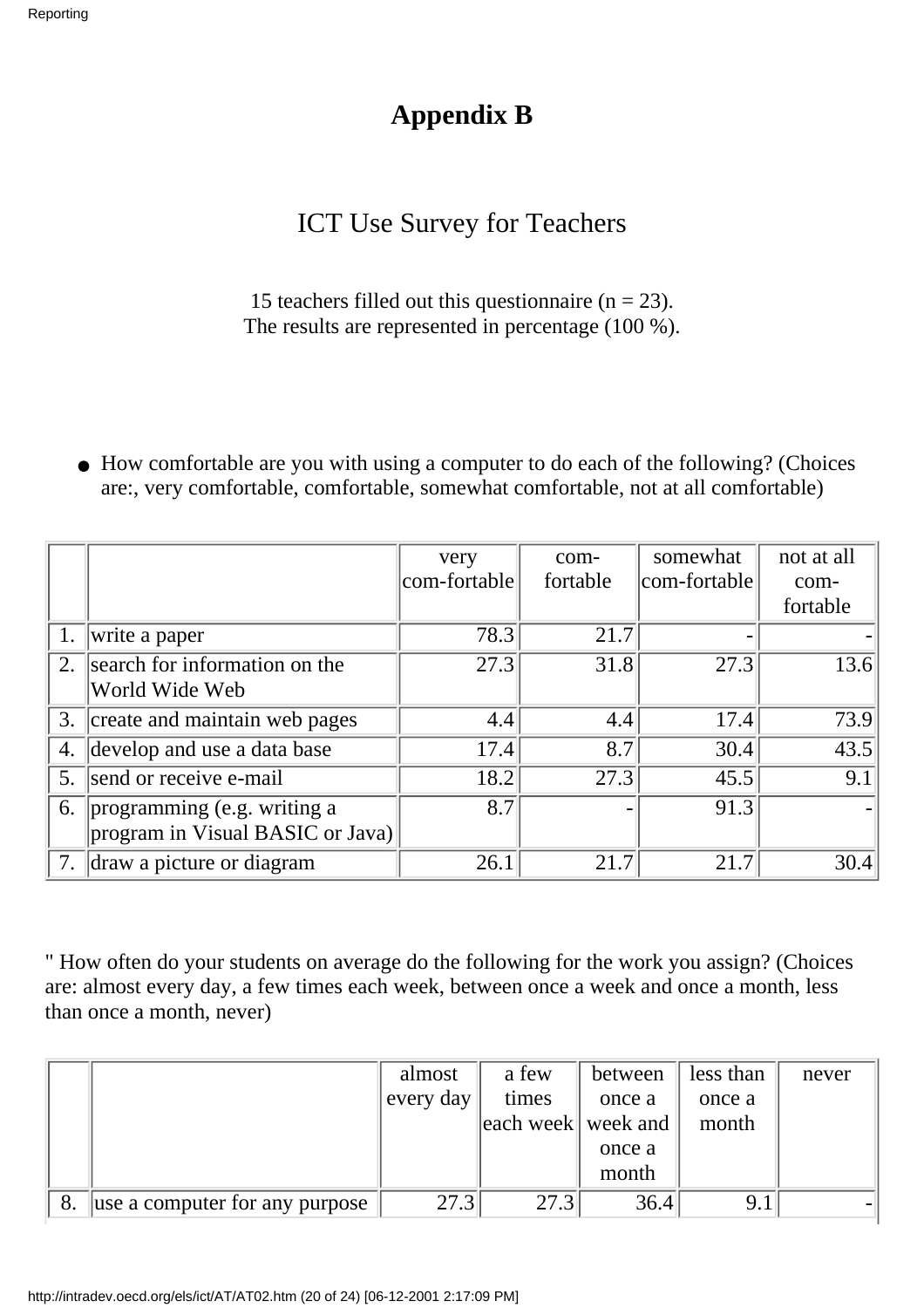| 9.                         | use the World Wide Web                                      | 26.1 | 34.8 | 21.7 | 17.4 |      |
|----------------------------|-------------------------------------------------------------|------|------|------|------|------|
| 10.                        | create web pages                                            |      |      | 4.6  |      | 95.5 |
| 11.                        | send or receive e-mail                                      | 4.4  | 8.7  | 17.4 | 21.7 | 47.8 |
| 12.                        | use a word processing program                               | 26.1 | 39.1 | 21.7 | 8.7  | 4.4  |
| 13.                        | use a computer to play games                                |      | 4.4  | 13.0 | 26.1 | 56.5 |
| use a spreadsheet<br>14.   |                                                             | 4.4  | 21.7 | 13.0 |      | 60.9 |
| 15. use a graphics program |                                                             |      | 4.6  | 27.3 | 27.3 | 40.9 |
|                            | 16. join in an on-line forum or chat                        |      |      |      | 4.4  | 95.7 |
|                            | room                                                        |      |      |      |      |      |
| 17.                        | use a graphing calculator                                   | 4.4  | 4.4  | 8.7  | 8.7  | 73.9 |
| 18.                        | use a digital camera                                        | 4.6  | 4.6  | 9.1  | 18.2 | 63.6 |
|                            | 19. use an instructional program<br>(including simulations) | 4.4  | 8.7  | 52.1 | 17.4 | 17.4 |

20. How would you rate your ability to use a computer? (Choices are: excellent, good, fair, poor)

|             | $9.1$ excellent |
|-------------|-----------------|
|             | $18.2$ good     |
| $45.5$ fair |                 |
| $27.8$ poor |                 |

21. Is student computer use ever evaluated for grading? (yes-no)

| 35.0 | ves           |
|------|---------------|
| 65.0 | $\mathsf{no}$ |

22. If you assign World Wide Web searching, how much freedom do you allow students in locating sites to visit? (no restrictions, some restrictions, designated sites only)

- 16.7 no restrictions
- 44.4 some restrictions
- 38.9 designated sites only
- 23. Do any of the classes you teach have a web page? (yes-no)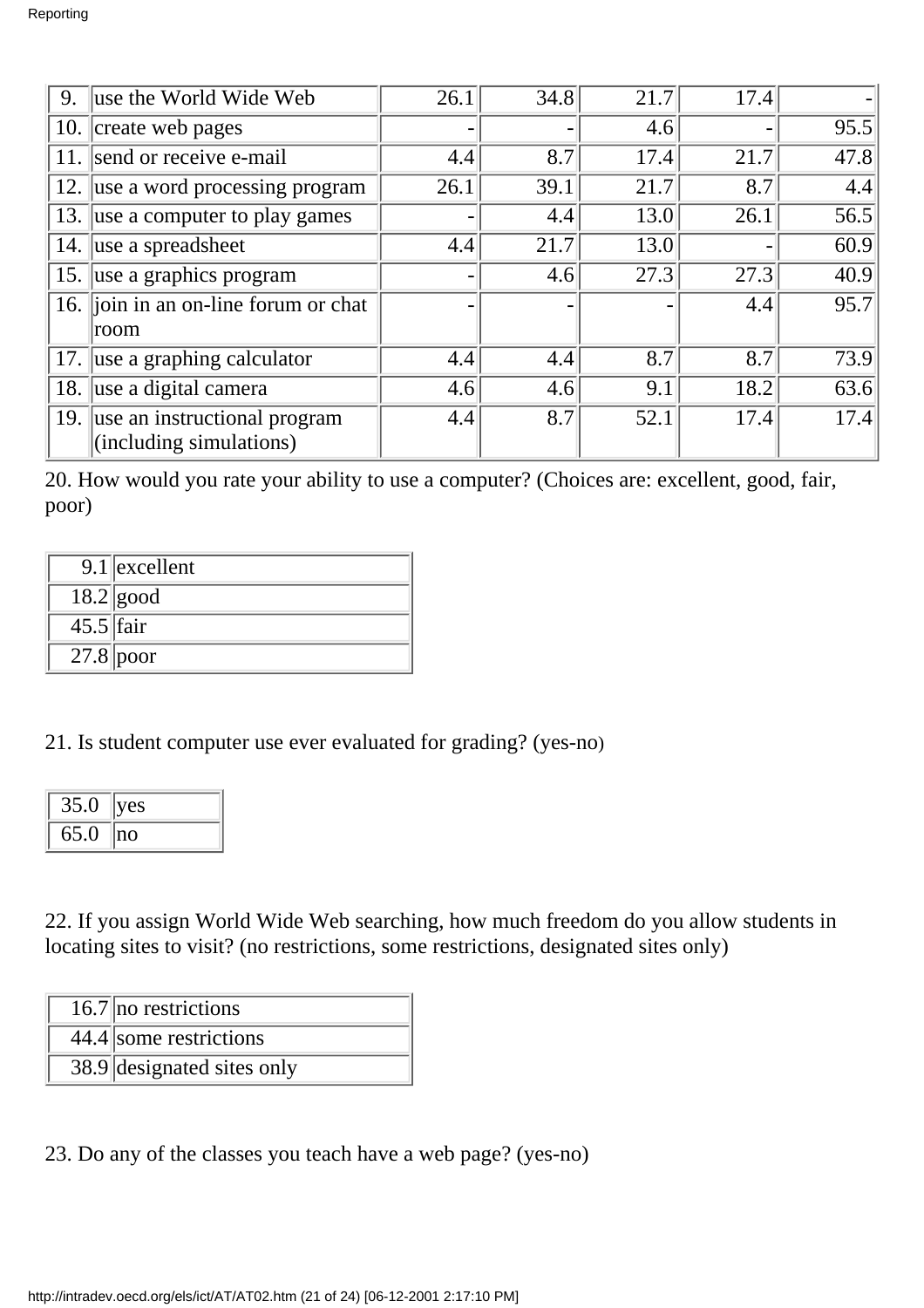| 15.8       | yes |
|------------|-----|
| $84.2$  no |     |

24. What portion of the computer use in your classes is directly related to the course content (as opposed to rewards or incentives, for example)? (all, most, some, very little)

| $27.\overline{3}$ all |                    |
|-----------------------|--------------------|
|                       | $9.1 \text{most}$  |
|                       | $36.4$ some        |
|                       | $27.3$ very little |

25. What portion of the computer use that you assign is done by students individually? (all, most, some, very little)

| $4.8$  all |                        |
|------------|------------------------|
|            | $47.6$ most            |
|            | $33.\overline{3}$ some |
|            | $14.3$ very little     |

26. How often do you use a computer at home for preparing for teaching? (almost every day, several times a week, etc.)

|             | $\overline{27.3}$ almost every day     |
|-------------|----------------------------------------|
|             | $\overline{50.0}$ several times a week |
| $22.7$ etc. |                                        |

27. Have you ever participated as a student or instructor in a virtual course through the Internet/World Wide Web? (yes-no)

| $27.3$ yes |    |
|------------|----|
| 72.71      | no |

28. Have you ever involved your students in collaborative learning over the Internet/World Wide Web with students from other classes? (yes-no)

http://intradev.oecd.org/els/ict/AT/AT02.htm (22 of 24) [06-12-2001 2:17:10 PM]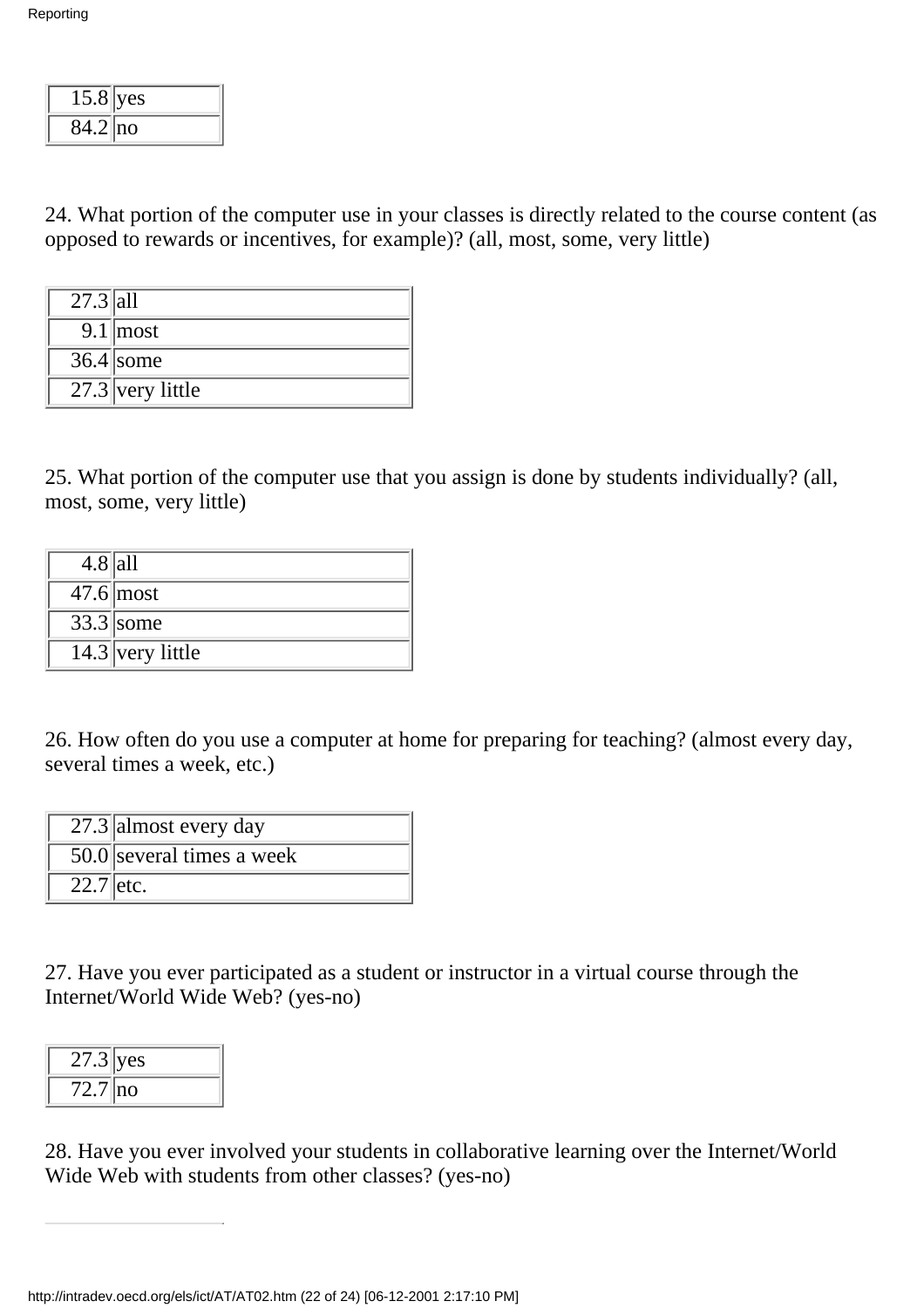| 4.4     | ves |
|---------|-----|
| 95.6 no |     |

29. Do you participate in any on-line professional chat rooms, forums, or the like? (yes-no)

| 4.4     | yes |
|---------|-----|
| 95.6 no |     |

30. How many e-mail messages do you send and receive each day? (more than 12, 6-11, 1-5, none).

|              | - more than $12$ |
|--------------|------------------|
|              | $4.4 6-11$       |
| $34.8$   1-5 |                  |
|              | $60.9$ none      |

" Have you ever done any of the following? (Choices are: yes, no)

|     |                                                                | yes  | no   |
|-----|----------------------------------------------------------------|------|------|
| 31. | made changes to a computer s memory chips, hard disk, or       | 17.4 | 82.6 |
|     | processor                                                      |      |      |
| 32. | installed an update to an application program (word processor, | 43.5 | 56.5 |
|     | graphics program, etc.)                                        |      |      |
| 33. | installed a computer on a network                              | 17.4 | 82.6 |
| 34. | created or managed a web site                                  | 8.7  | 91.3 |
| 35. | developed a data base with more than 25 records                | 30.4 | 69.6 |
| 36. | used a digital camera                                          | 39.1 | 60.9 |

### **Abstract**

The secondary school of Grein decided for several reasons to install a school approach in ICT: because ICT-education is a modern trend, because they wanted to stop the decrease in the number of students, and because they wanted to increase the level of students performance.